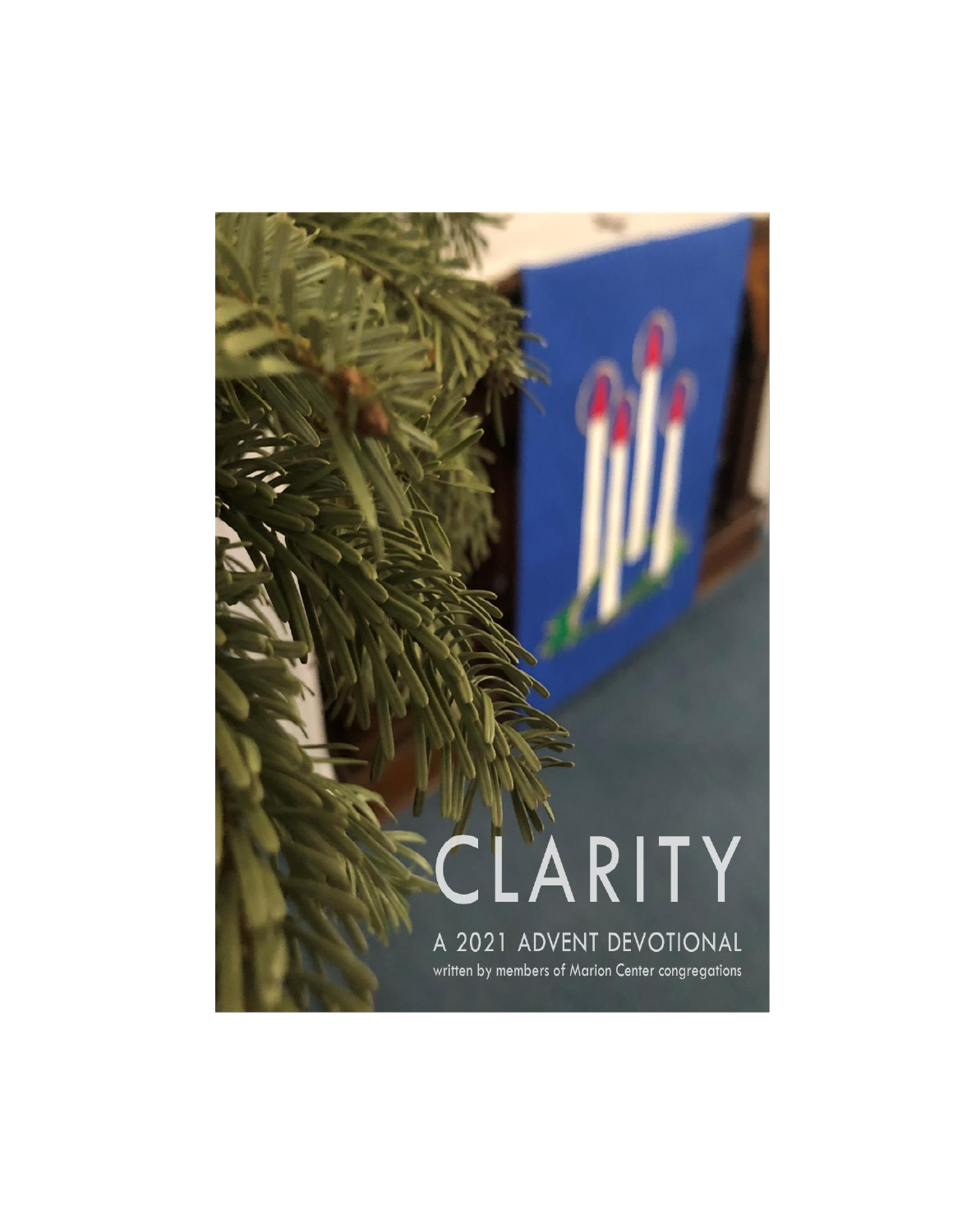# About this collection…

In 2014, several congregations of the Marion Center Area Ministerium created a collection of devotions for the season of Advent to share voices and perspectives as we all prepare for the coming of Christ. The collection was so well received over the past few years that we wanted to come together again to make available a new collection of voices from our brothers and sisters in Christ across the Marion Center area, all helping us to turn our focus onto the coming of Christ, both as we celebrate Christmas, and as we look ahead to the coming of Jesus in victory and the new creation.

The passages in these devotions are quite likely ones you are already hearing on Sunday mornings throughout the season of Advent. They are taken from what is known as the Revised Common Lectionary, a pattern for selecting Scripture readings through the church year in a cycle of three years. So you will see in these pages a variety of kinds of biblical books—prophets and psalms, epistles and stories. And hopefully they will fit with the Good News being shared on Sunday mornings across our community as well.

We pray that this season and these devotions are a blessing for your own faith and your own faith journey. And we give thanks to all who have offered their voices to this collection. This year we are excited to have members from seven congregations contributing.

Devotions for this booklet have come from voices in these congregations:

*Creekside United Methodist Church Clymer Presbyterian Church Harmony United Presbyterian Church Marion Center First United Methodist Church New Life Lutheran Church Plumville Presbyterian Church Presbyterian Church of Marion Rev. Jackie Greene*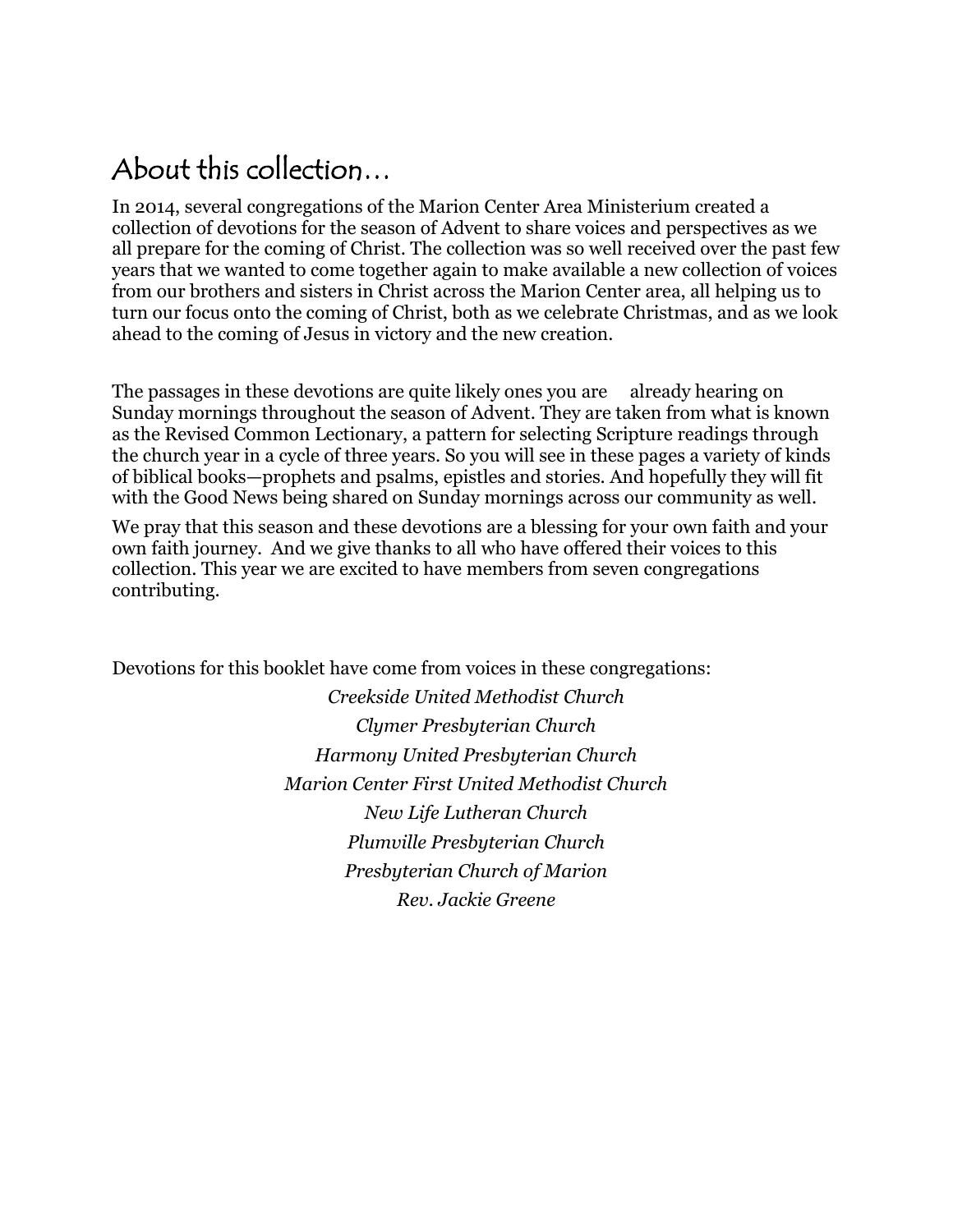### **The Gift of Clarity An Advent Invitation for 2021**

By late November, the tree-lined hills here are mostly bare. Autumn's flare of color fades as the orange, yellow, and fiery red leaves fall to the ground and the chill sets in. Most folks I know hate to see it happen, especially knowing that the end of autumn pulls us into the grip of winter around here.

But I have come to cherish this season of mostly empty branches and these days before heavy January snow, when the oaks and maples look like dark skeletons. It's in these days you can most easily spot the evergreens. The pine, the fir, the spruce—the trees that don't lose their leaves in the winter, but which keep their deep, dark green all year long. They are there in the woods, all throughout the year, of course. But in these weeks, you can see them more clearly, without the flashy colors blocking them from view. And when I find myself on a winding road in December, I am reminded once again that those evergreens have been there all along. I just don't always recognize them.

The season of Advent gives us the same unexpected gift of clarity. While the stores keep trying to dazzle us with Christmas merchandise on display and play the same seasonal songs on an endless loop, the gift of these four weeks is the gift of clarity. Advent offers us a clearing away of distractions to see the One who has been with us all along… and yet whose coming in Christ is ever new. And like the sparse, surprising beauty of spotting an evergreen tree where you hadn't noticed it before, Advent offers us the chance to see that the God we are waiting for is also the God who waits with us. The God we find in the manger is the God who keeps watch with us on the journey to Bethlehem. Sometimes we just need the gift of clarity to see it: the God we see in Jesus is with us already, too, with enduring love that is evergreen.

In these pages, you'll find voices from congregations across our communities, each inviting you to see clearly the God whose coming we look for at Christmas… who is also already God-with-us here and now. Let their voices help you keep your eyes, and your heart, open.

Pastor Steve Bond New Life Lutheran Church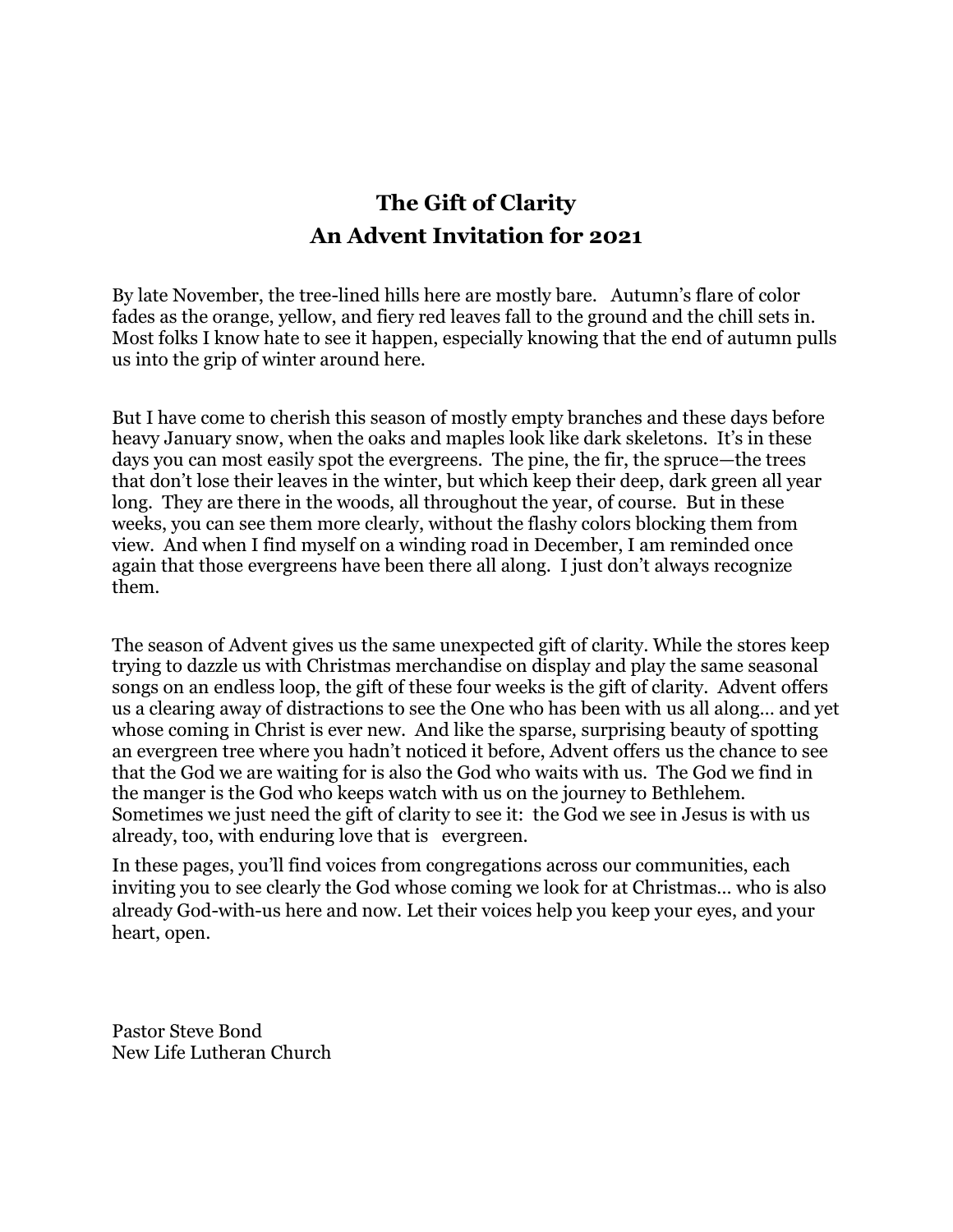### Day 1 - November 28

*The days are surely coming, says the LORD, when I will fulfill the promise I made to the house of Israel and the house of Judah. In those days and at that time I will cause a righteous Branch to spring up for David; and he shall execute justice and righteousness in the land. In those days Judah will be saved and Jerusalem will live in safety. And this is the name by which it will be called: "The LORD is our righteousness."*

*Jeremiah 33:14-16*

God's promises are always true and as we reflect on Jeremiah 33:14-16 it reminds us once again that God fulfilled His promise by sending his Son, Jesus Christ. Just think of the waiting that had already occurred for the fulfillment of this promise.

Advent begins a time of preparation and waiting in anticipation of Christmas celebration. WE work at decorating, shopping, baking and many other things that seem to take our attention at this time of the year. Do we fill the Advent season with necessary activities and those pleasing to God or something else? At this holy time of the year, let us turn away from all the things that pull us away from what God would have us do and remember to put Christ at the center of our Advent activities. Just a few short weeks of the Advent season are nothing as we anticipate once again celebrating the birth of our Lord and Savior Jesus Christ and wait for His return.

Sandy Murphy Creekside/Tanoma UMC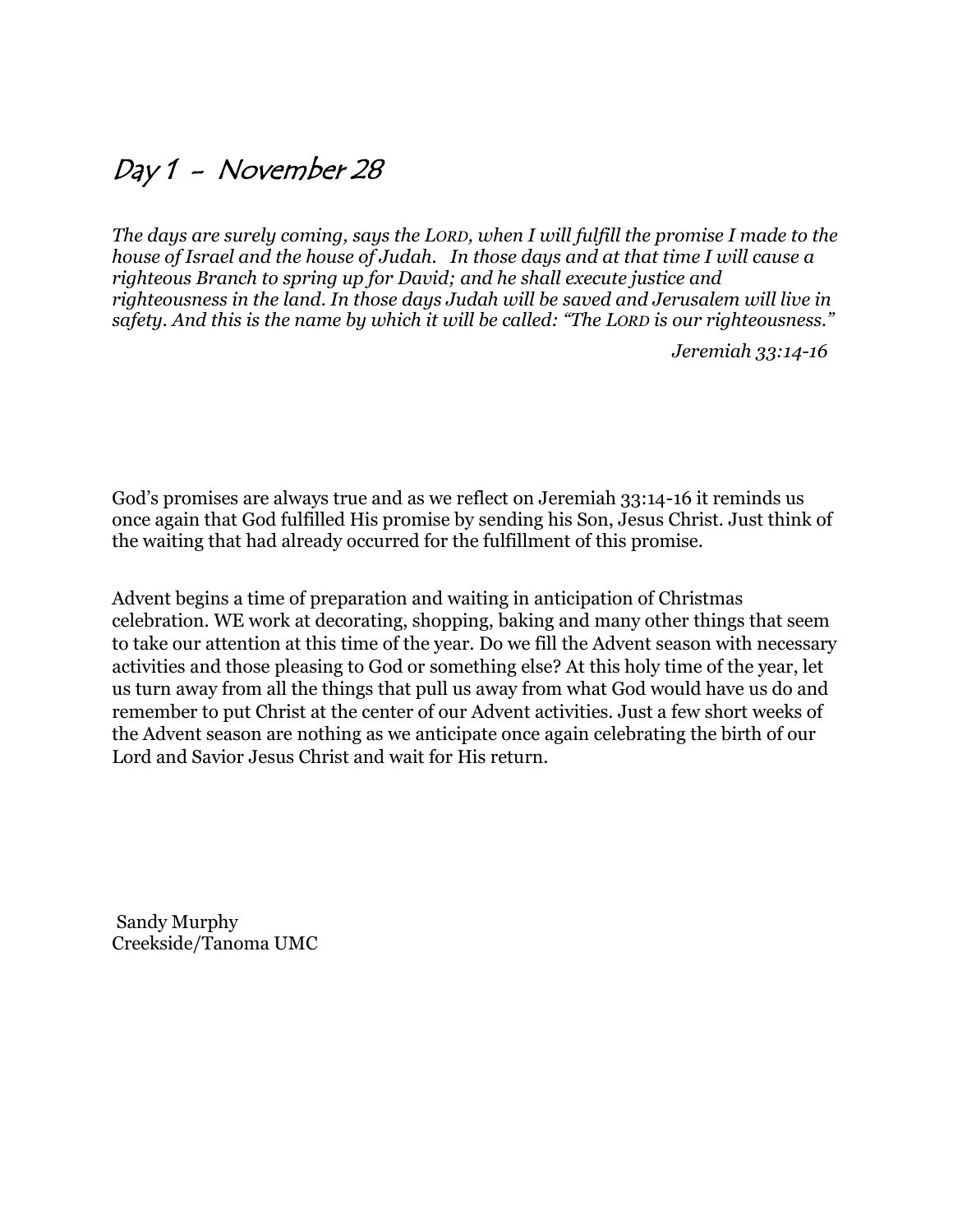### Day 2 - November 29

*How can we thank God enough for you in return for all the joy that we feel before our God because of you? Night and day we pray most earnestly that we may see you face to face and restore whatever is lacking in your faith.* 

*Now may our God and Father himself and our Lord Jesus direct our way to you. And may the Lord make you increase and abound in love for one another and for all, just as we abound in love for you. And may he so strengthen your hearts in holiness that you may be blameless before our God and Father at the coming of our Lord Jesus with all his saints.* 

*1 Thessalonians 3:9-13*

Paul is writing to the Thessalonians after hearing from Timothy who has visited them, that they were still standing strong in their faith in spite of persecution. They had previously worshipped idols so had no previous experience with the one true live God. Paul was concerned about them needing encouragement and love. That is what we all need-encouragement and love. Where do we find that? By worshipping with other believers. I wonder if someone like Paul can encourage us today, would we really listen? Do we really listen to our minister when they try to encourage us today? We should follow the Thessalonians' example and stay strong in our faith and love, no matter what all the clatter coming from the world today. We need to show others encouragement and love as well. Let us this Christmas season show the love of Christ to everyone, just like the Thessalonians.

Marilyn Kinter Plumville Presbyterian Church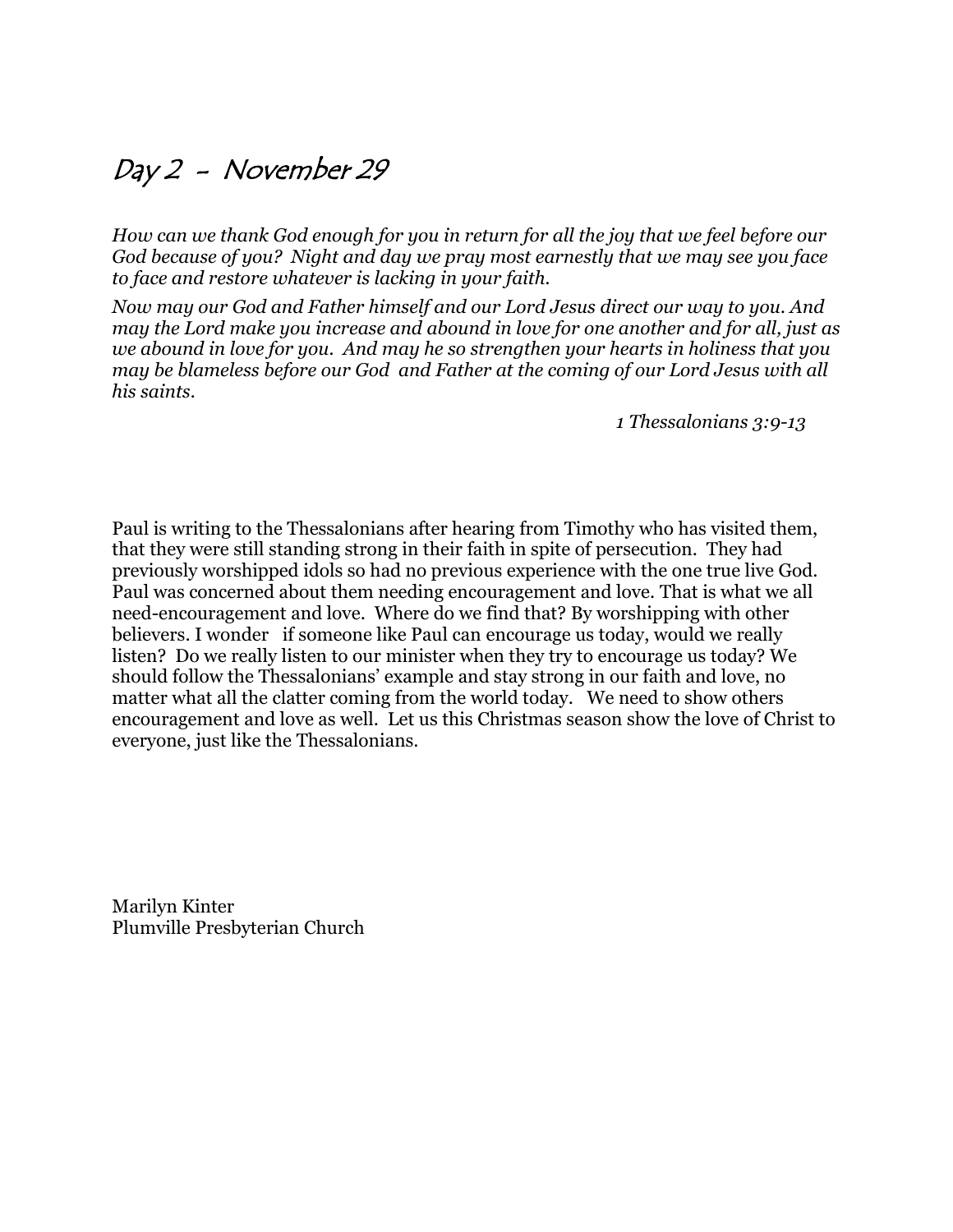### Day 3 - November 30

*"There will be signs in the sun, the moon, and the stars, and on the earth distress among nations confused by the roaring of the sea and the waves. People will faint from fear and foreboding of what is coming upon the world, for the powers of the heavens will be shaken. Then they will see 'the Son of Man coming in a cloud' with power and great glory. Now when these things begin to take place, stand up and raise your heads, because your redemption is drawing near."*

*Luke 21:25-28*

We, like Jesus' followers want to know when the end times will be. It has been a question really from the beginning of time. When we see what is going on in the world we still want to know "is this now the end times".

Take comfort in knowing that if we are Christians we are His. We will be with him for eternity. I remember years ago my Dad telling me of a dream that he had the night before. He said that he was out in the field and heard a loud noise of trumpets blaring. He looked up and saw horses pulling a chariot of fire. The chariot was gaining on him and he began to run as the chariot drew closer he said "I stopped. I knew who it was and I knew I had nothing to fear." Now when I think of the end times I remember that dream of Dad's and of the words of our Savior "your redemption is drawing near."

Praise be to God.

Jim Ray Harmony United Presbyterian Church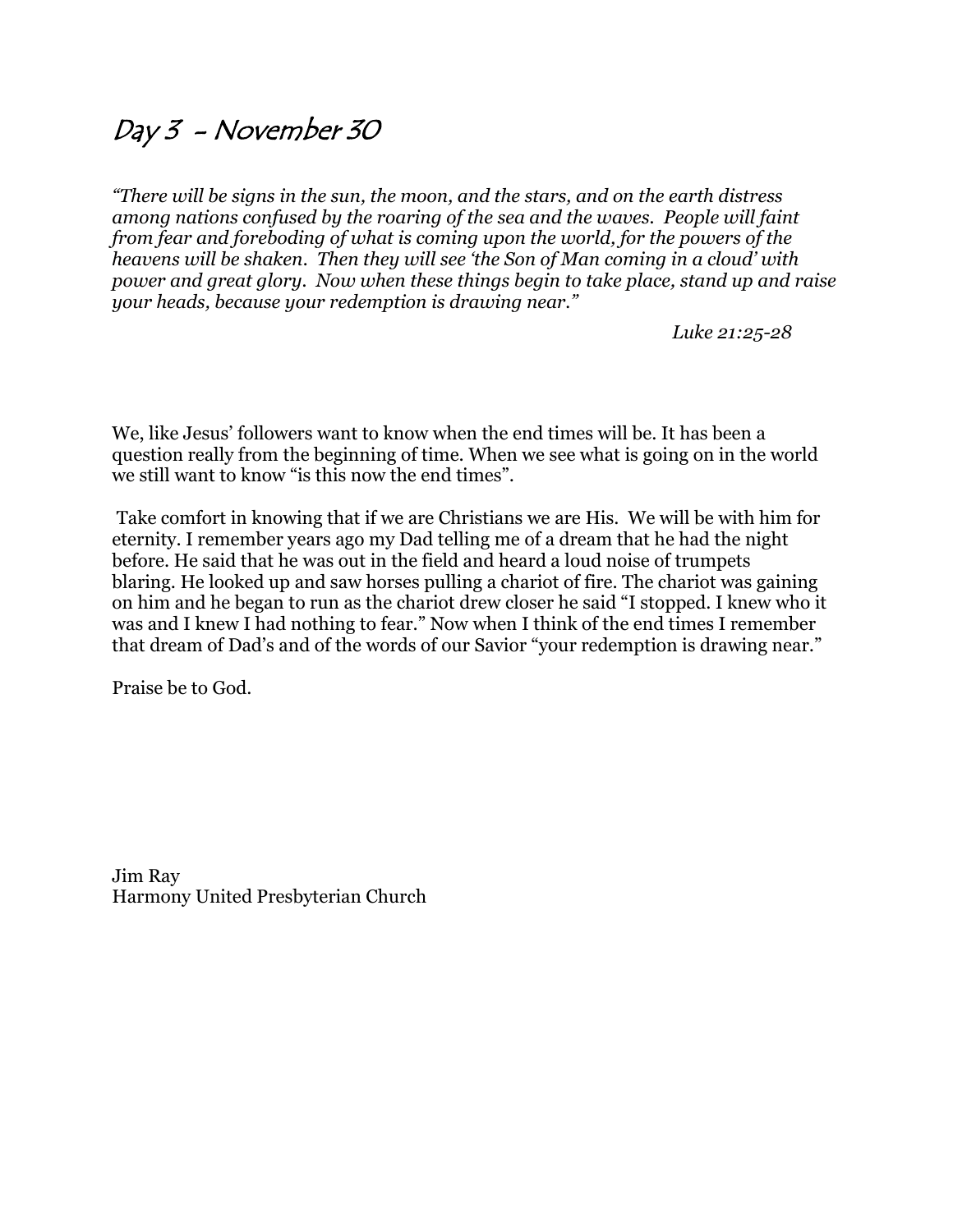### Day 4 - December 1

*Then he told them a parable: "Look at the fig tree and all the trees; as soon as they sprout leaves you can see for yourselves and know that summer is already near. So also, when you see these things taking place, you know that the kingdom of God is near. Truly I tell you, this generation will not pass away until all things have taken place. Heaven and earth will pass away, but my words will not pass away.*

*Luke 21:29-33*

Jesus is teaching in Herod's Temple in Jerusalem and as was often His custom, He used a parable. This parable is of a fig tree and when they sprout leaves and produce buds. Jesus tells His audience that when they see this, they will know that summer is near, and they should be planting their crops to have food for the next year. There were no grocery stores at this time in history so successful crops were very important to the people's survival. The sprouting leaves and buds were a sign of things to come.

Jesus then tells them that when they see the signs which He has described earlier in this chapter, they will know that the kingdom of God is near. Jesus also says that this generation will not pass away until all things have taken place. It seems that Jesus is not talking about the current generation that he is addressing but rather He is using the word generation to mean an 'age or larger period of time'. He is pointing to a future.

The last verse in this passage states that Heaven and earth will pass away, but my words will not pass away. Jesus is saying that his words are universal and apply to all whether it be past, present, or future.

To me, this means that Jesus is telling us to be aware of what is happening around us, look for the signs, and prepare for the second coming of Christ. We are living between the first coming of Christ and the second, so the best preparation is to read, study, know the Bible and do your best to follow the teachings of Jesus.

Tom Shadle Marion Center First United Methodist Church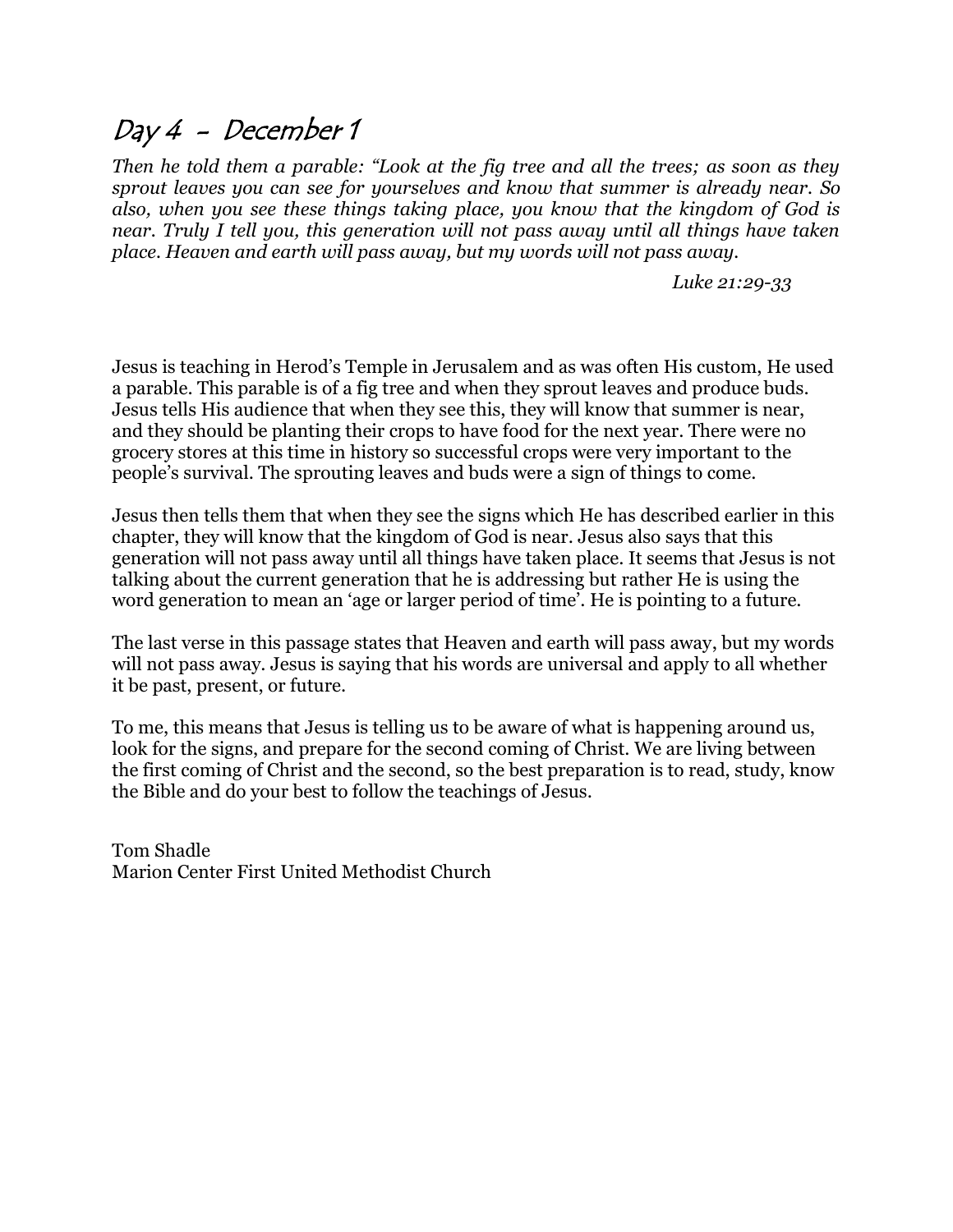### Day 5 - December 2

*"Be on guard so that your hearts are not weighed down with dissipation and drunkenness and the worries of this life, and that day catch you unexpectedly, like a trap. For it will come upon all who live on the face of the whole earth. Be alert at all times, praying that you may have the strength to escape all these things that will take place, and to stand before the Son of Man."*

Luke 21:34-36

### Pray for Strength.

Right now we live in a scary, strange world. At times, we don't know who or what to trust. What we need is the power and the strength to endure whatever comes our way. In this passage, Jesus was talking about the end times, when life on earth will be difficult to live. He tells us to pray that you might be strong enough. In doing this we are proclaiming this, "Lord, I'm pretty weak and scared. But you, Lord, have the strength, the power and the plan. Grant to me the spirit and the strength to endure whatever comes my way." Christmas reminds us that God is intimately involved in our world. He has not abandoned us and is committed to us. We can approach the coming days by keeping Jesus first in our lives. Whatever you go through, keep your eyes on Jesus. And if you can, be some of the strength that others need as they move through this season!

Lorrie Gallo Presbyterian Church of Marion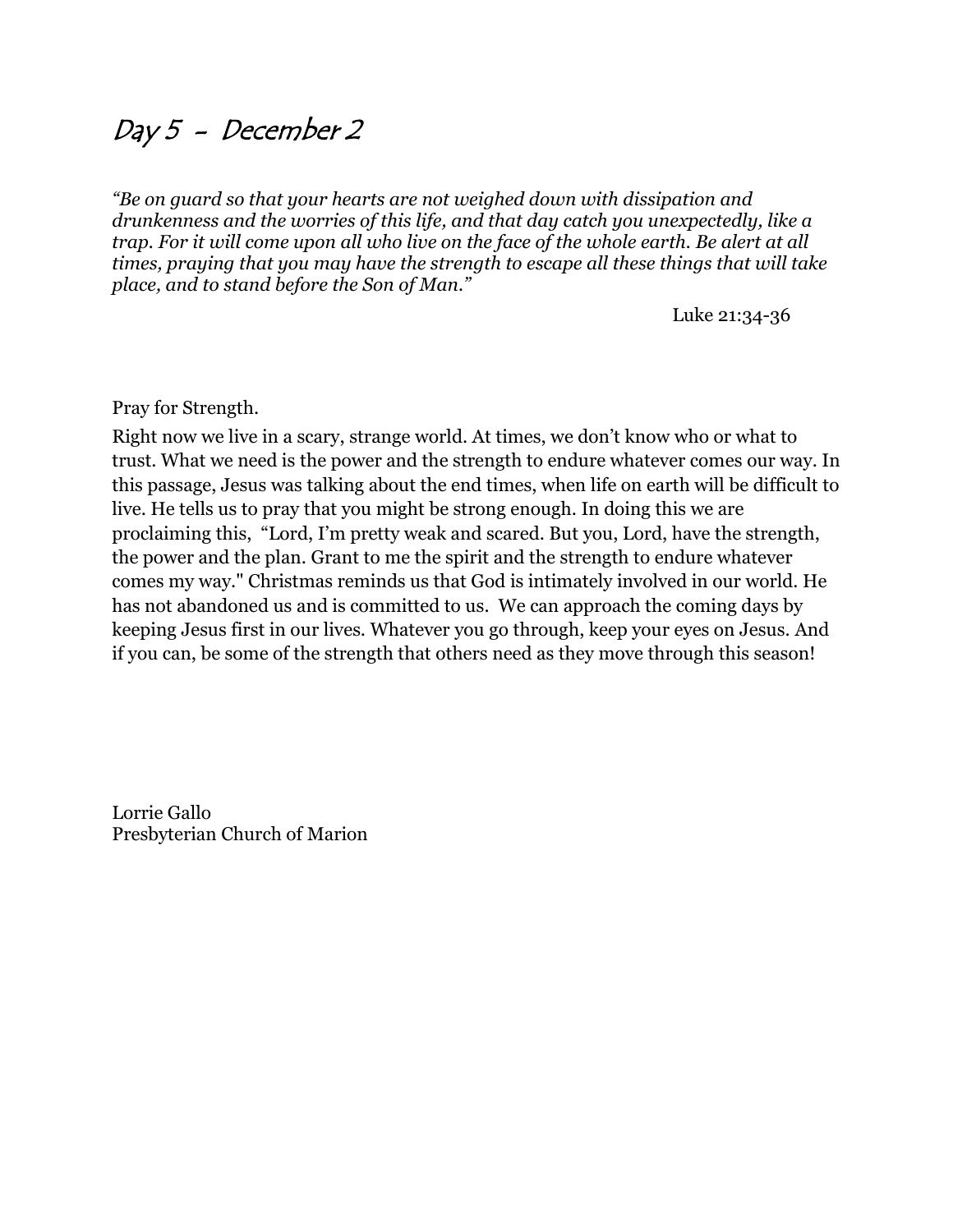### Day 6 - December 3

*See, I am sending my messenger to prepare the way before me, and the Lord whom you seek will suddenly come to his temple. The messenger of the covenant in whom you delight—indeed, he is coming, says the LORD of hosts.*

*Malachi 3:1*

It's hard to live in limbo, isn't it?

That state of being in-between, of waiting for things to happen, of wishing for news while you sit uncomfortably, you know that feeling, don't you? In hospital waiting rooms (or in the days of COVID, hospital parking lots), waiting by a phone, or nervously checking your inbox for a long-awaited reply. It's hard not knowing when—or if—news is coming. And then, when the doctor finally comes out to give you an update, or when the envelope you were hoping for finally comes in the mail, there's relief just to get a message.

So much of our lives unfold in that tension—waiting for a word to come. The prophet Malachi announced that the wait would not be forever. God knows we don't do well living in limbo for too long, and God promised to send a messenger preparing for the coming of Messiah, to relieve our anxious waiting. Even now in our times of limbo, God knows our needs. God keeps speaking the news we need even in the in-between times, sustaining us until the One for whom we are waiting at last appears.

Stephen Bond New Life Lutheran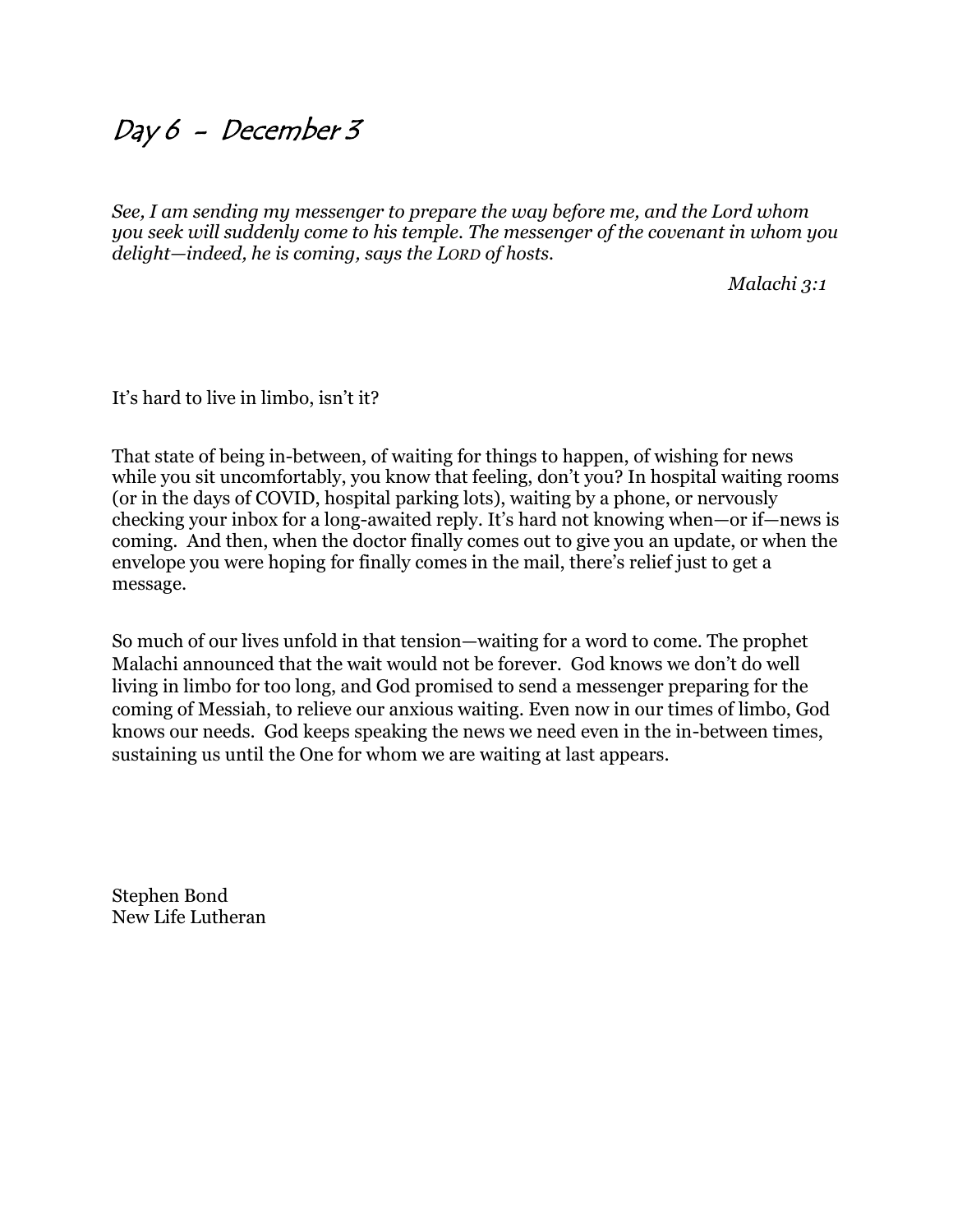### Day 7 - December 4

*But who can endure the day of his coming, and who can stand when he appears? For he is like a refiner's fire and like fullers' soap; he will sit as a refiner and purifier of silver, and he will purify the descendants of Levi and refine them like gold and silver, until they present offerings to the LORD in righteousness.*

*Malachi 3:2-4*

We have to start at the truth....AGAPE. God's love: cuddling, hugging, singing, I love you; you love me Jesus loves me" the Bible the book.

Showing and demonstrating and being an example. This is molding and making. As they get older the hearing increases. We can explain the right and the wrong; the good and the bad; good friends and bad ones; living good - living bad.

Think back, didn't Mary need to teach Baby Jesus some stuff: don't touch the fire, stay here with Mom and Dad. I know Jesus was God's son, but what one, two, three-year-old knows it all?

That is why we have ADVENT-ANTICIAPTION. It takes how many months, days, years to get here and grow to be an adult?

How old was Jesus when he gave his parents a scare? Halfway back to Nazareth after they had paid taxes. They could not find Jesus and had to return to Jerusalem, and they found him in the Temple. Things were beginning.

Laurene Vodopivec Creekside/Tanoma UMC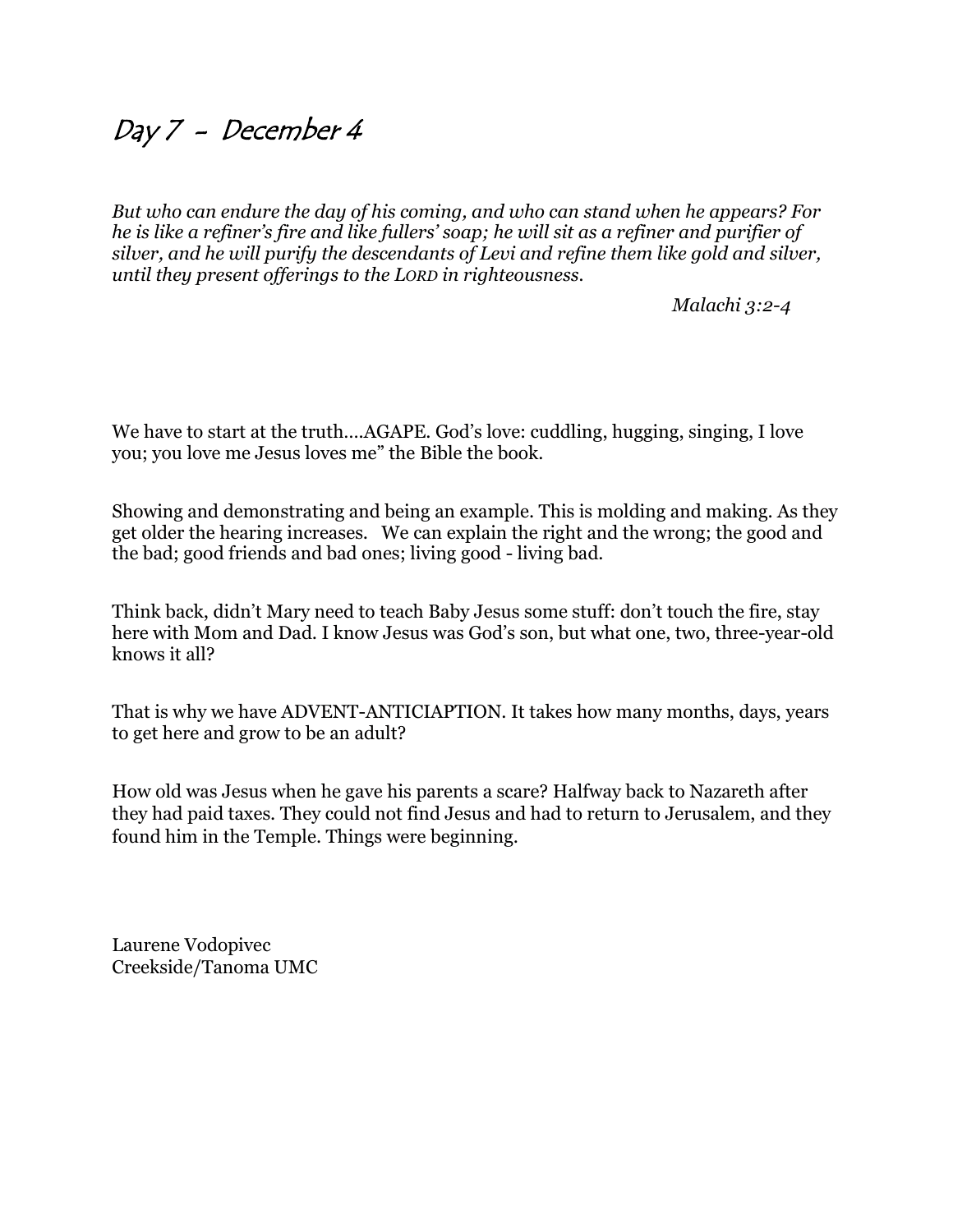### Day 8 - December 5

*I thank my God every time I remember you, constantly praying with joy in every one of my prayers for all of you, because of your sharing in the gospel from the first day until now. I am confident of this, that the one who began a good work among you will bring it to completion by the day of Jesus Christ.*

*Philippians 1:3-6*

I have been blessed throughout my life to have multiple opportunities to work with folks from other churches. Whether it was an area youth group, VBS planning, Presbytery committees, Advent devotionals or any other joint mission, I have always enjoyed the opportunity to work with people from other churches and other denominations. We all worship the same Lord and working together gives us all the opportunity to learn from each other and grow as Christians. When a church focuses inward, they lose out on this chance to learn new ideas or sometimes confirm that what you are doing is good. I would challenge you if you haven't worked on faith related activities with people outside your own congregation to try it. We are all part of the Kingdom of God – not the church of here or there, but Christ's Kingdom, and for those I have been privileged to work with, I thank my God every time I remember you.

Sandy Gandolfi Plumville Presbyterian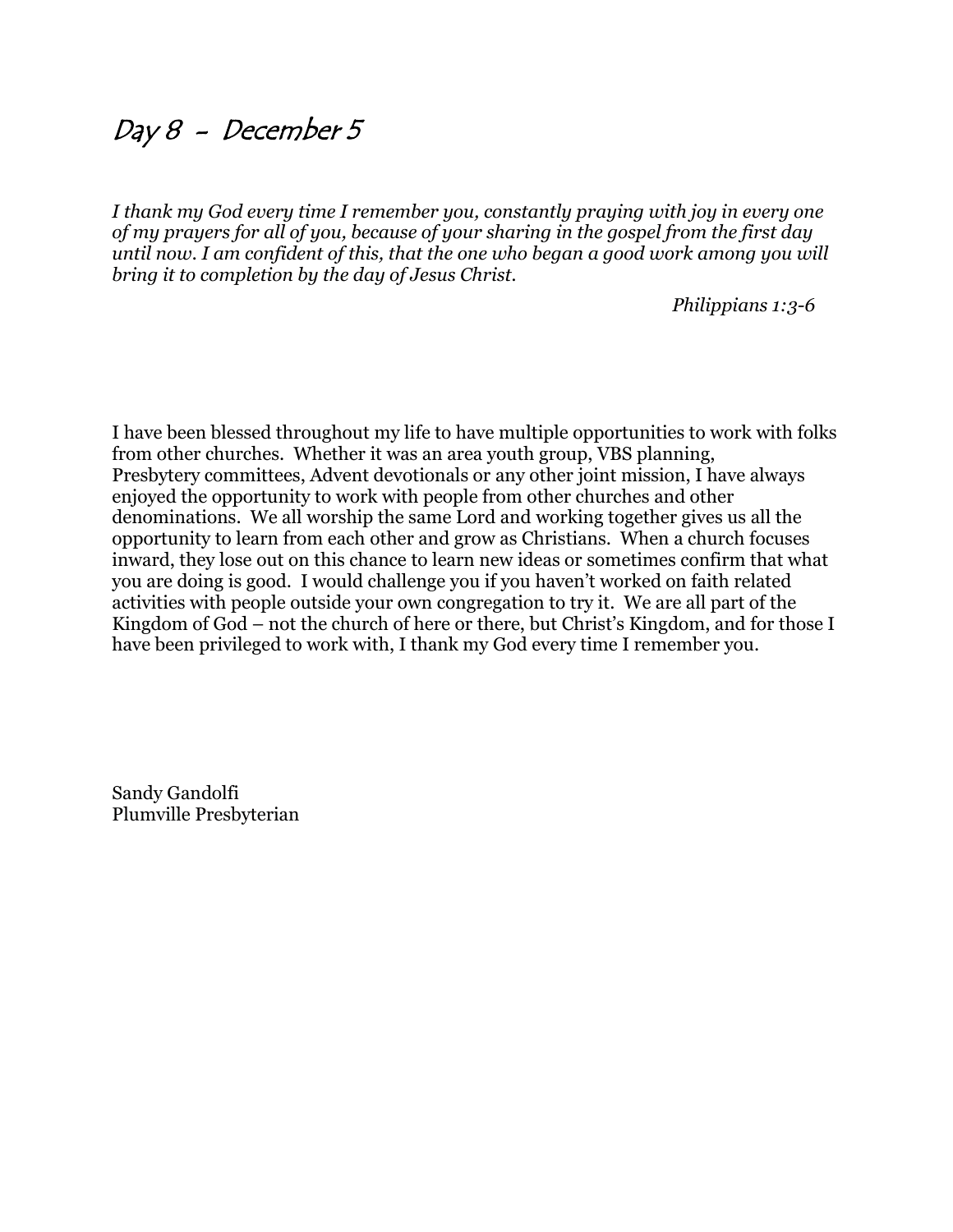### Day 9 - December 6

*It is right for me to think this way about all of you, because you hold me in your heart, for all of you share in God's grace with me, both in my imprisonment and in the defense and confirmation of the gospel. For God is my witness, how I long for all of you with the compassion of Christ Jesus.* 

*And this is my prayer, that your love may overflow more and more with knowledge and full insight to help you to determine what is best, so that in the day of Christ you may be pure and blameless, having produced the harvest of righteousness that comes through Jesus Christ for the glory and praise of God.* 

*Philippians 1:7-11*

In this passage, the apostle Paul is thanking the Philippian church for supporting his ministry, even when he was wrongly imprisoned and persecuted. I am reminded of this type of faith and devotion in my own life during times where it was difficult to remember that God is always faithful despite our own personal circumstances. When I have endured and experienced these challenging times, I often try to find God in the small places - a sunrise, a tree, the smile of a student, and in my own profession, beautiful music to experience. It gives me comfort to know God is there, and if God can exist in the small places, I have no doubt that he is in the grand places as well.

Jason Worzbyt Penn Run/Clymer Presbyterian Churches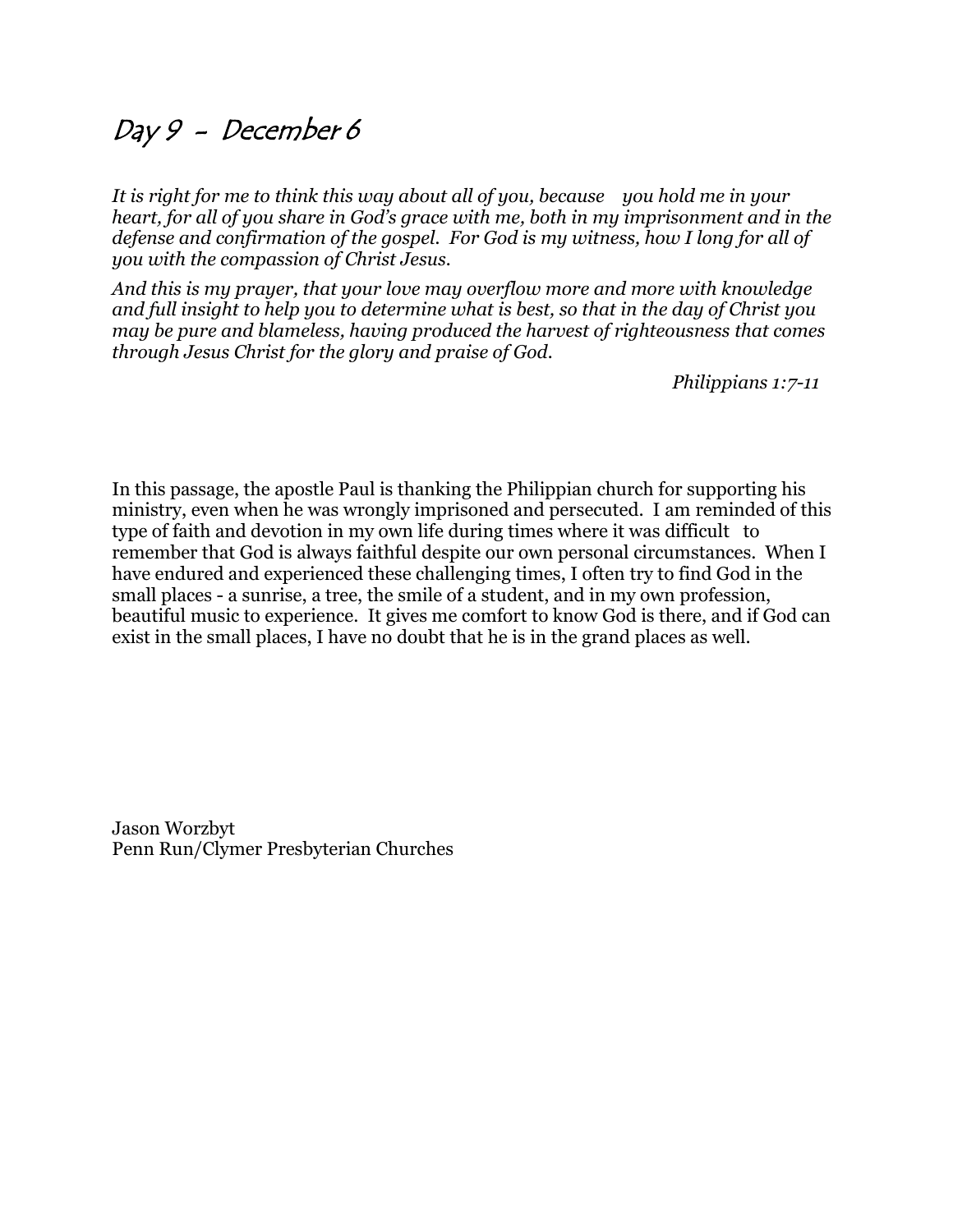### Day 10 - December 7

*In the fifteenth year of the reign of Emperor Tiberius, when Pontius Pilate was governor of Judea, and Herod was ruler of Galilee, and his brother Philip ruler of the region of Ituraea and Trachonitis, and Lysanias ruler of Abilene, during the high priesthood of Annas and Caiaphas, the word of God came to John son of Zechariah in the wilderness. He went into all the region around the Jordan, proclaiming a baptism of repentance for the forgiveness of sins, as it is written in the book of the words of the prophet Isaiah, "The voice of one crying out in the wilderness: 'Prepare the way of the Lord, make his paths straight. Every valley shall be filled, and every mountain and hill shall be made low, and the crooked shall be made straight, and the rough ways made smooth; and all flesh shall see the salvation of God.'"*

*Luke 3:1-6*

The time had come for Jesus to begin His earthly ministry. Few people knew He was God's son. Almost no one in Nazareth, Jesus's hometown, suspected that the Messiah walked among them daily. The town's residents thought Him ordinary. Jesus was just the obedient son of Mary and Joseph, a carpenter like his dad. No doubt Jesus crafted quality products-chairs, tables, and such. But nobody raced to His dad's shop to buy the latest "Jesus Thing" creation. No, Jesus appeared to be as unremarkable as anyone who called Nazareth "home."

BUT, Zachariah knew. So did Elizabeth, Joseph, the shepherds, the wise men, and even the wicked king, Herod. They all knew Jesus was "the One" - Son of God, King of Kings, The Light, the Word, the Savior of a world. And John, son of Zachariah, knew. Filled with the word of God, this wilderness-dwelling hermit heralded Jesus's arrival loud and clear. "Listen to me... I am the one who, in a mighty voice, tells you to prepare for the coming of the Lord. Throw off your sins, cleanse your hearts, and make yourselves ready. To 'see the salvation of God.'"

During this Advent season, as you prepare for the celebration of Christ's birth, listen for the mighty voice within you whispering, "Prepare for the coming of the Lord." Then do so…

Jane Smith Marion Center First UMC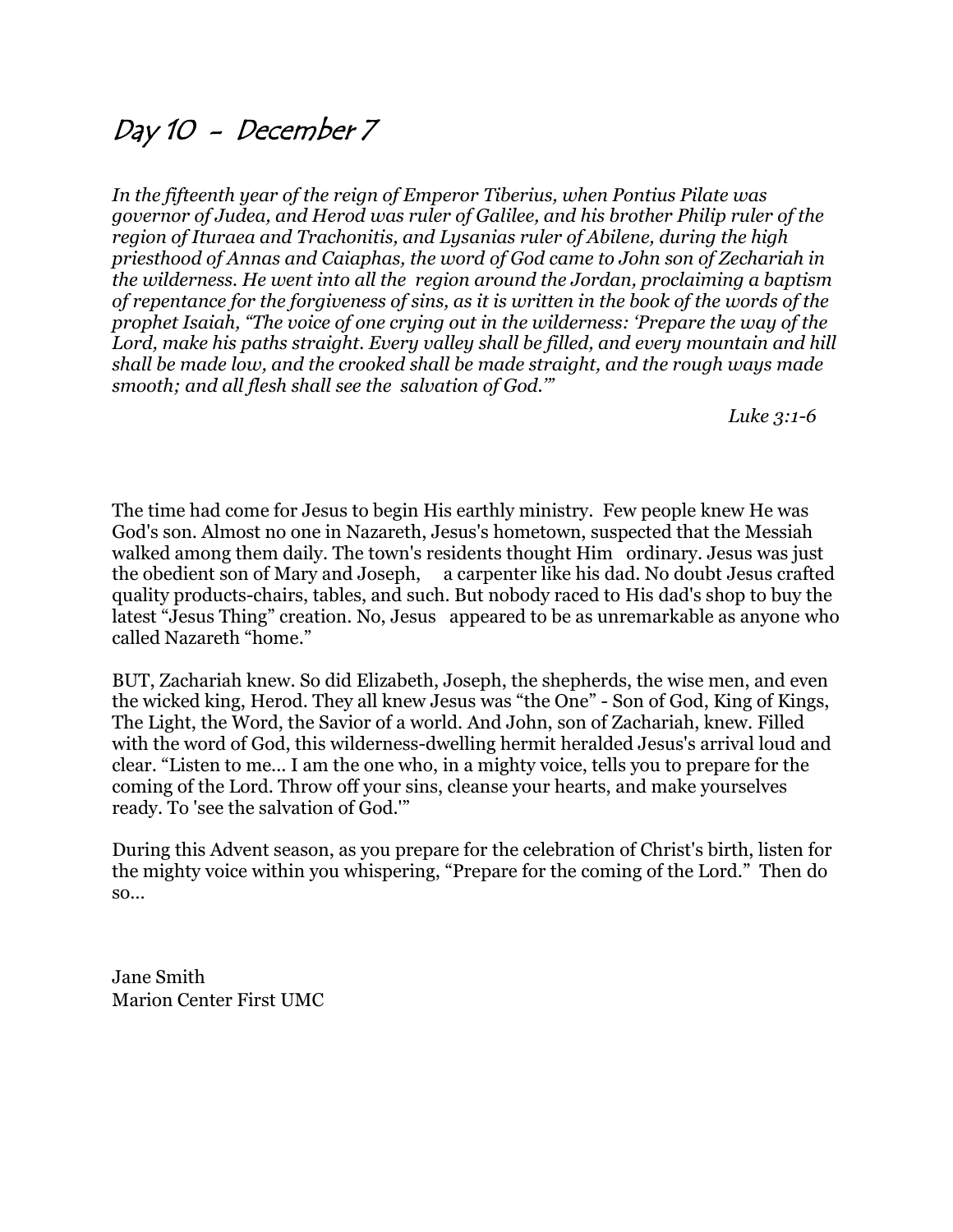### Day 11 - December 8

*Then his father Zechariah was filled with the Holy Spirit and spoke this prophecy: "Blessed be the Lord God of Israel, for he has looked favorably on his people and redeemed them. He has raised up a mighty savior for us in the house of his servant David, as he spoke through the mouth of his holy prophets from of old, that we would be saved from our enemies and from the hand of all who hate us.*

*Luke 1:67-71*

The Holy Spirit empowered Zechariah to speak words of wisdom, confirming the words of the holy prophets of long ago. The Lord has come to his people, the power of salvation is coming from the house of David to redeem his people from their enemies and from the hands of those who hate them; 'He has raised up a horn of salvation for us', the horn symbolizing the "power", the power of the Lord has been raised up, he is coming as promised. The world was about to be changed forever, life as everyone knew it would be no more, the one to come before him has been born. Salvation is on its way! Praise be to the Lord, for he has come to his people to redeem them, for He is the power and the glory forever. Amen.

Donna Kanouff Presbyterian Church of Marion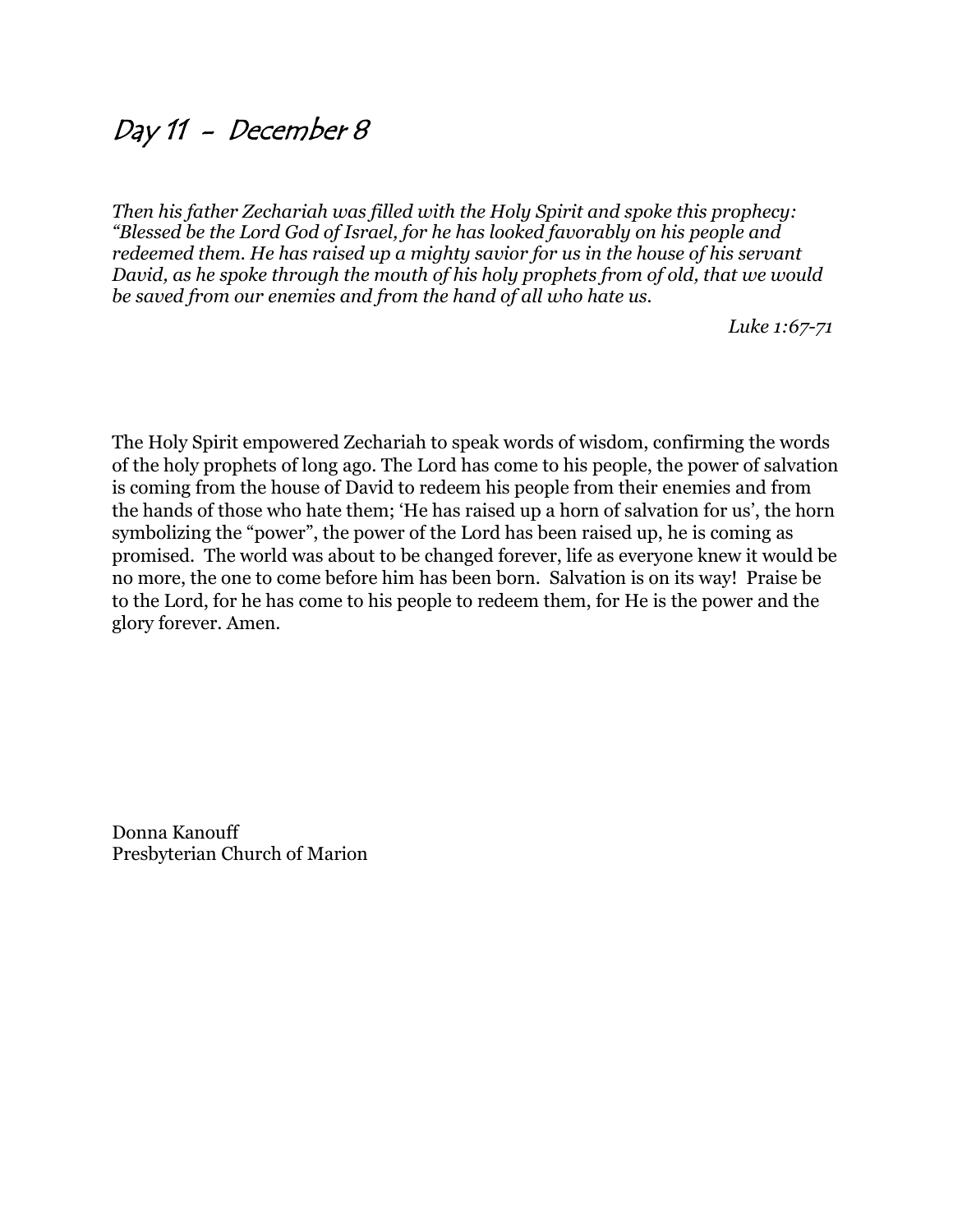### Day 12 - December 9

*Thus he has shown the mercy promised to our ancestors, and has remembered his holy covenant, the oath that he swore to our ancestor Abraham, to grant us that we, being rescued from the hands of our enemies, might serve him without fear, in holiness and righteousness before him all our days.*

*Luke 1:72-75*

This has been a difficult two years. Some enemies seem to be invisible. Many of our loved ones have contracted the COVID-19 virus, a microscopic "bug." Some have even succumbed from the virus.

Others may be suffering under the weight of more visible enemies – the loss of a loved one to other disorders. Some may be experiencing the loss of a job, the loss of independence, or other loss. Some may experience Seasonal Affective Disorder due to the extended periods of darkness this time of year.

But I heard it said in a church service this morning: "You might experience difficult times, but you still have the joy of the Lord." Regardless of the size or reach of our enemies, visible or invisible, God *does* rescue us and brings "joy in the morning." That, we can count on.

Thanks be to God!

Shelby Lemmon New Life Lutheran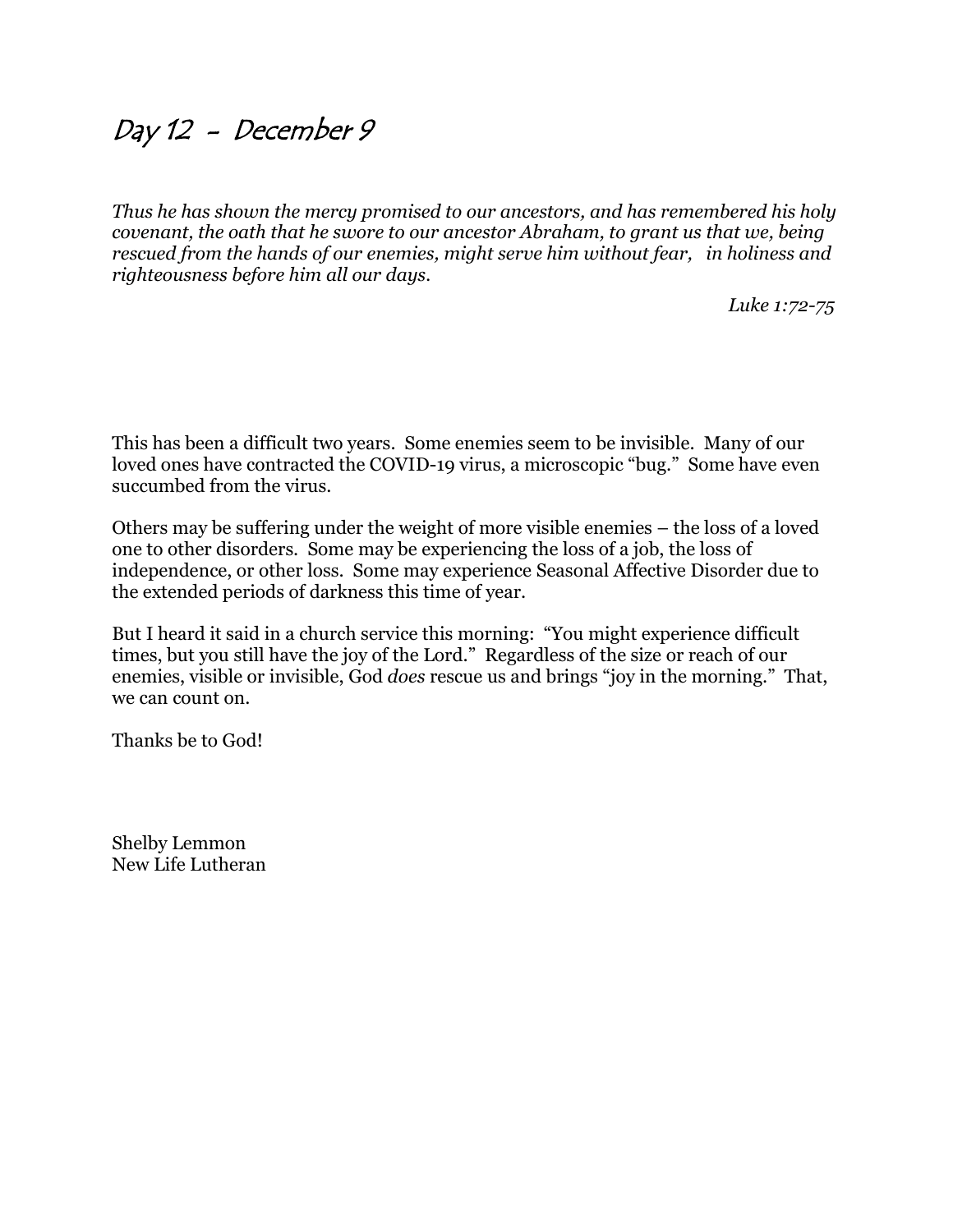### Day 13 - December 10

*And you, child, will be called the prophet of the Most High; for you will go before the Lord to prepare his ways, to give knowledge of salvation to his people by the forgiveness of their sins. By the tender mercy of our God, the dawn from on high will break upon us, to give light to those who sit in darkness and in the shadow of death, to guide our feet into the way of peace.*

*Luke 1:76-79*

Get Found, Kid!!

Robert Fulghum once reflected on the childhood game of Hide and Seek as he was observing the activity unfolding with neighborhood children outside his window. An enterprising young lad was expertly hidden away amongst the fallen leaves not likely to be found for a very long time. Fulghum recalled from his childhood when many times someone was hidden so well that other children would give up and trot to their comforting homes for snacks, leaving their friend still hidden and waiting to be found...for hours, alone… only to emerge later- mad, disappointed, left out. He wanted to tell that enterprising kid to get found.

As Christians, we need to make sure not to hide so well that we can't be found - our hearts, our pains, our struggles, our hopes, our triumphs, our love for Jesus Christ. We need to play out in the open, create a path for others to gather and to join together. You know, like the game of Sardines. Unlike hiding away, in Sardines you seek to gather, to find the hidden, to squeeze together giggling, laughing, sharing.

Kristen Mabon Creekside/Tanoma UMC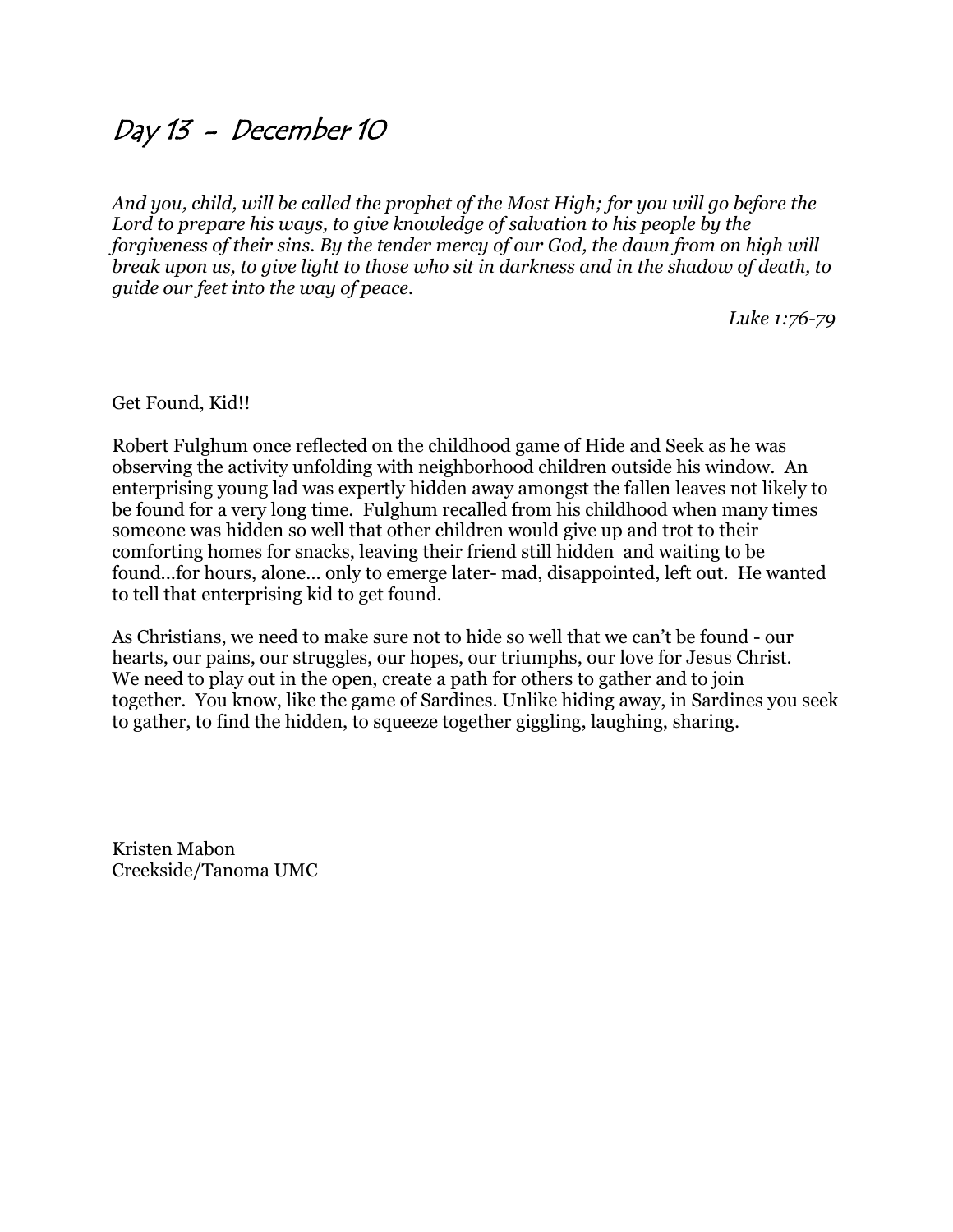### Day 14 - December 11

*Surely God is my salvation; I will trust, and will not be afraid, for the LORD GOD is my strength and my might; he has become my salvation. With joy you will draw water from the wells of salvation.* 

*And you will say in that day: Give thanks to the LORD, call on his name; make known his deeds among the nations; proclaim that his name is exalted. Sing praises to the LORD, for he has done gloriously; let this be known in all the earth. Shout aloud and sing for joy, O royal Zion, for great in your midst is the Holy One of Israel.* 

*Isaiah 12:2-6*

This passage starts off, "…God is my salvation…" God *is* my salvation, and yours. His salvation is for all who will trust in Him and not be afraid. These times we are in have brought this thought to the forefront of my mind. It would be very easy to let fear, and uncertainty take over so instead I work on putting my trust in the Lord and giving Him my fear and not hanging on to it.

With the events of the past couple of years, it seems to me that my own strength has been lacking. I have realized that on my own, I will succumb to the fear and anxiety of what is going on around me. I am not in control, but "the Lord is my strength" and by leaning on Him I have found that life is not as hopeless as it first appears. I have learned to look for a positive in a tough situation, no matter how small it is. With God's strength and mercy, we can find the light in the darkness. That light or that little positive in the entire negative should be our focus.

As I have matured in faith over the years, my understanding of advent has evolved. I used to see it as purely the weeks leading up to the celebration of the birth of Jesus. As with all of us, I have started to view things from a different angle. The advent season should, maybe, be more of a lifestyle than a time of year. We should be looking forward to the return of our savior and the fulfillment of God's promises. Let us focus our thoughts this advent season on drawing from the waters of salvation and spending all of eternity in singing joyful praises and proclaiming the Glory of God to all of creation.

Jospeh Buente Plumville Presbyterian Church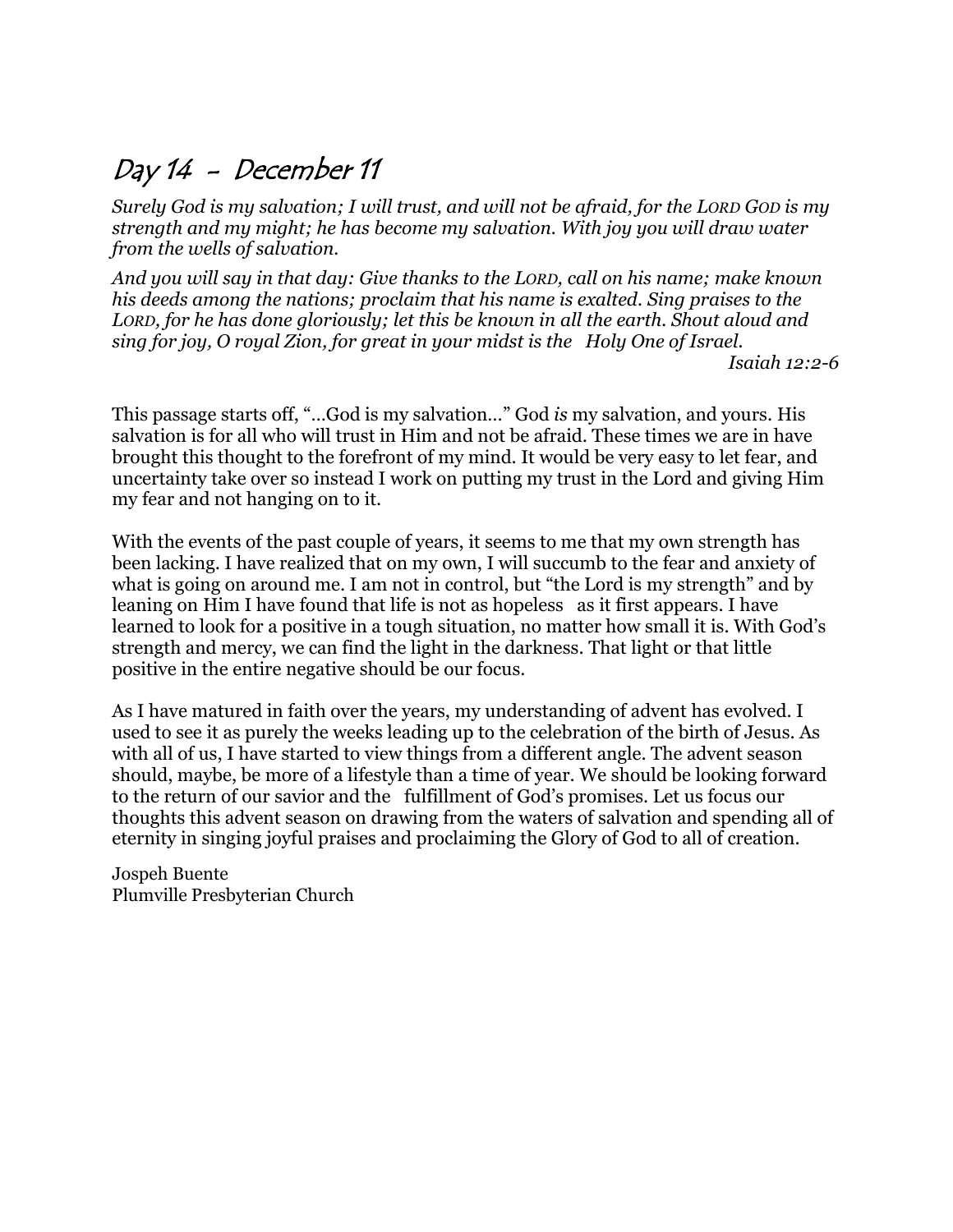### Day 15 - December 12

*Sing aloud, O daughter Zion; shout, O Israel! Rejoice and exult with all your heart, O daughter Jerusalem! The LORD has taken away the judgments against you, he has turned away your enemies. The king of Israel, the LORD, is in your midst; you shall fear disaster no more.*

*Zephaniah 3:14-15*

What a wonderful rush of exuberant gladness there is in these words! The invocation in one verse, the promise in another verse, all help the impression. The very words seem to dance with joy. Zion is called to rejoice in God because God rejoices in her. She is to shout for joy and sing because God's joy too has a voice, and breaks out into singing. For every joy in a person's heart, there is a wave of gladness in God's. These verses appear to show the abundant peace, comfort and prosperity of the church, in the happy times yet to come. He will save, he will be Jesus; he will answer the name, for he will save his people from their sins. Surely our hearts should honor the Lord, and rejoice in him where we hear such words of condescension and grace.

How do you celebrate your blessing from God?

Jonna Swansboro Clymer Presbyterian Church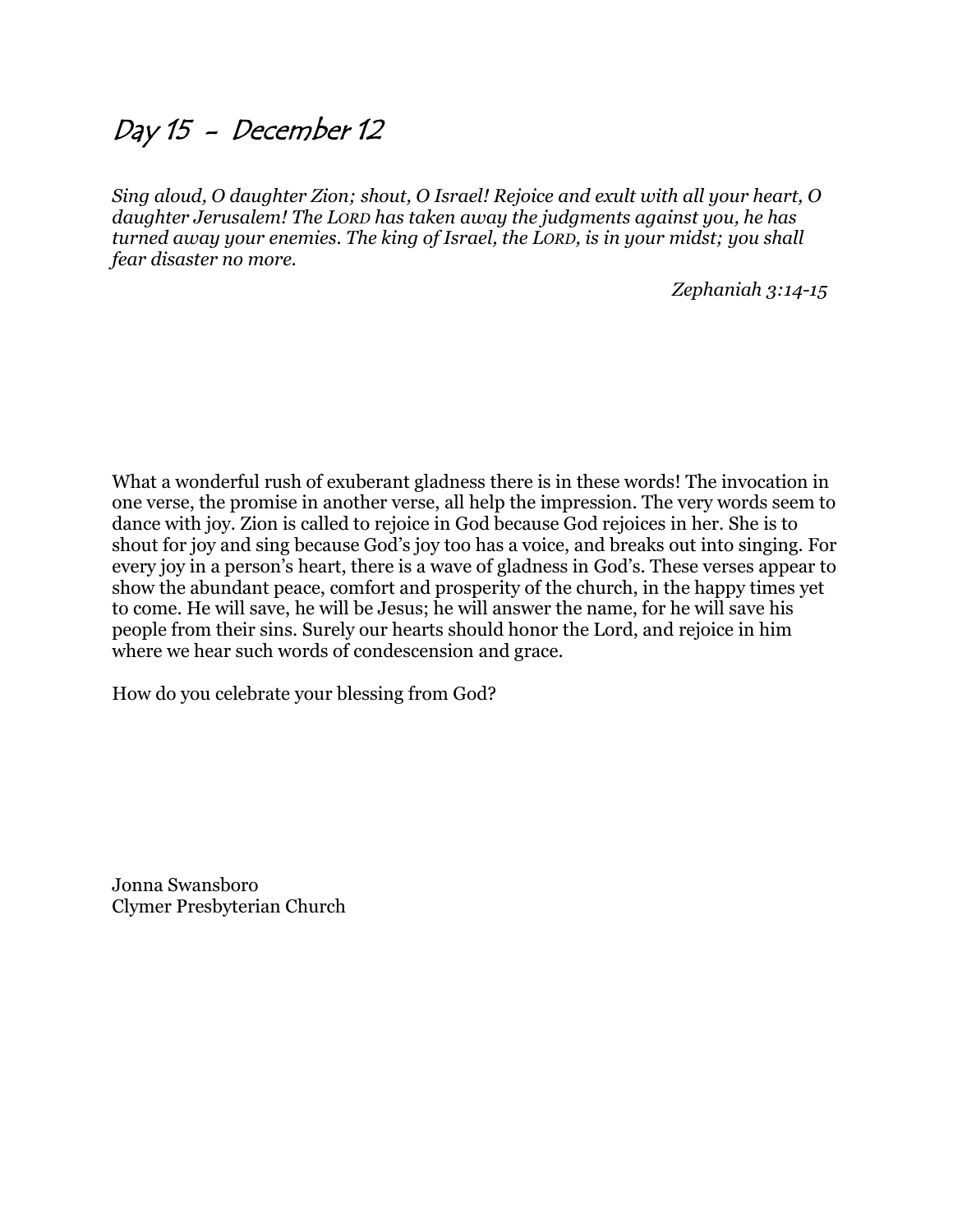### Day 16 - December 13

*On that day it shall be said to Jerusalem: Do not fear, O Zion; do not let your hands grow weak. The LORD, your God, is in your midst, a warrior who gives victory; he will rejoice over you with gladness, he will renew you in his love; he will exult over you with loud singing as on a day of festival. I will remove disaster from you, so that you will not bear reproach for it. I will deal with all your oppressors at that time. And I will save the lame and gather the outcast, and I will change their shame into praise and renown in all the earth. At that time I will bring you home, at the time when I gather you; for I will make you renowned and praised among all the peoples of the earth, when I restore your fortunes before your eyes, says the LORD.*

Zephaniah 3:16-20

There are times in each life when heartaches and unpleasant events tend to break our hearts. How difficult it can become when we realize that plans and desires can't be resolved quickly and in your own time. To accept that God's timing is the answer, but impatience is not a virtue, and it can be frustrating. It so often is a hard lesson to learn, that God in his wisdom will send new people and new places to fulfill those things that seem so important in the past.

God sent his Son to take those heartaches and give peace and new exciting opportunities to fill the emptiness that seemed to fill our hearts. We need to be grateful for God's peace and love and realize that it was always there just waiting for realization. His love and compassion are waiting to fill a broken heart.

Marie Stumpf Marion Center First UMC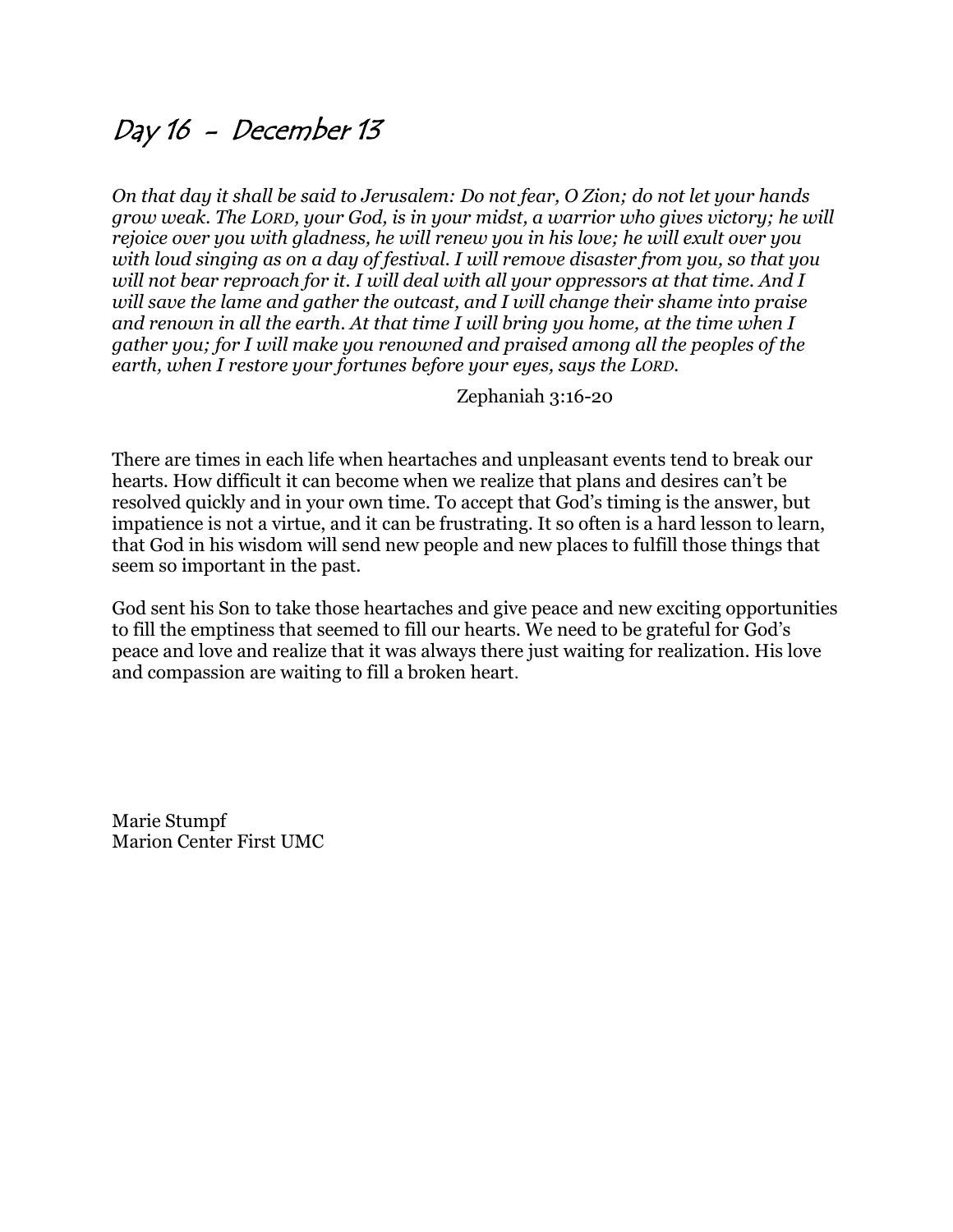## Day 17 - December 14

*Rejoice in the Lord always; again I will say, Rejoice. Let your gentleness be known to everyone. The Lord is near.*

 *Philippians 4:4-5*

Paul's words to the Philippians are meant for each and every one of us every day. Christ came to save us and then sent his Holy Spirit to be with us until Christ comes again.

I have been on this Earth almost 85 years and more than ever I need to be aware that "The Lord is near." Like you who are reading these words, I can enumerate the many times the presence of His Spirit has held me up and comforted me on my journey through this life. However, for the last two years, I have needed every day to seek his presence as I have been guided through the golden years of aging.

Because of God's blessings and enlightenment through medical research, I have benefited by the restoration of sight without distortion in my left eye, the result of regular injections in my eye by a retina specialist for aging macular degeneration.

During that same time period, after months of my appeals to several doctors and many tests that gave no answers for increasing deafness and lack of balance, an MRI revealed a benign tumor between my left inner ear and my brainstem that was pressing on my acoustic nerve and my balance nerve. Prayer had been my only hope. God's pointing the way to stemming the growth of the tumor through radiation was the road I had to follow. The healing process is on-going. Daily improvement is much appreciated. I am rejoicing.

Philippians 4:6-7 provide these comforting words: **"Do not be anxious about anything, but in everything, by prayer and petition, with thanksgiving, present your requests to God. And the peace of God, which transcends understanding, will guard your hearts and your minds in Christ Jesus." NIV**

Nancy Stiver Laird Presbyterian Church of Marion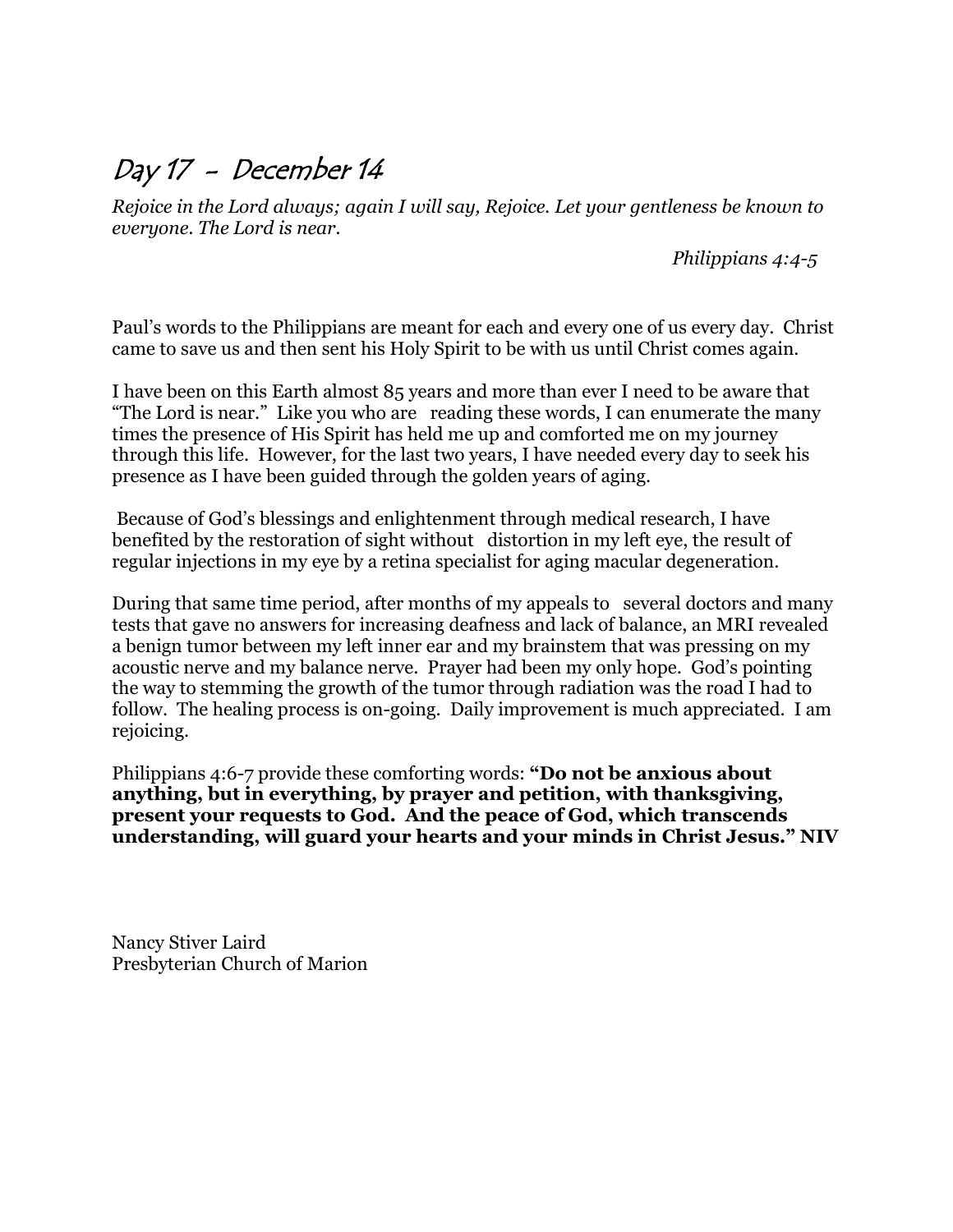## Day 18 - December 15

*Do not worry about anything, but in everything by prayer and supplication with thanksgiving let your requests be made known to God. And the peace of God, which surpasses all understanding, will guard your hearts and your minds in Christ Jesus. Philippians 4:6-7*

It was summer, 1957. "What was I thinking?" was uppermost in my mind, while vast

fields of green beans whizzed past the carpools of college kids packed into the procession of cars heading to Coudersport in Potter County, PA. The next two weeks would be spent renovating an abandoned country church to welcome migrant workers who had come to pick beans for the truck farmers in the area. We were also providing Bible School activities for the children while their parents were working.

Caught up in the enthusiasm of the group of students meeting at the Penn State University Christian Association, I had signed up for the summer project. It was a challenge I had accepted, and now was feeling intimidated by the venture, but buoyed up by prayers to the One who gave me strength.

Our days were filled with repairing and painting the church, telling Bible stories and making crafts outside with the children, and on weekends attending church and Sunday School in large tents. Evenings we gathered around a campfire and listened to the workers and their families sing their songs of faith, including a rousing rendition of "I've Got Shoes," by the children.

My worries about reaching our goals faded into accomplishment, as camaraderie with the other students and the many people at the camp brought us all closer together. We ended with a celebration service in the newly renovated church, where I was able to play the piano for the joyous singing. And the peace of God, which surpasses all understanding, filled the church to overflowing.

Yvonne Learn New Life Lutheran



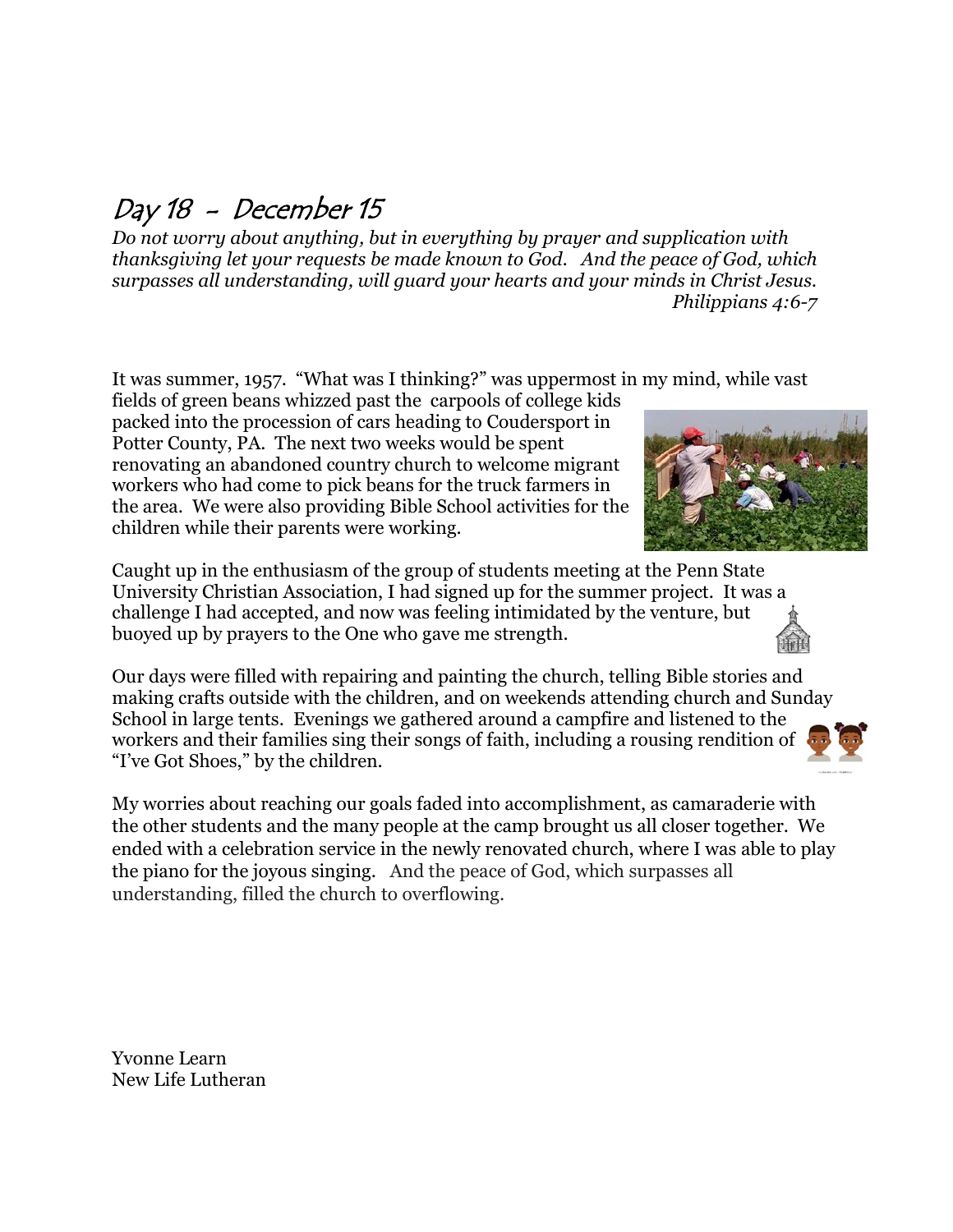### Day 19 - December 16

*John said to the crowds that came out to be baptized by him, "You brood of vipers! Who warned you to flee from the wrath to come? Bear fruits worthy of repentance. Do not begin to say to yourselves, 'We have Abraham as our ancestor'; for I tell you, God is able from these stones to raise up children to Abraham. And the crowds asked him, "What then should we do?" In reply he said to them, "Whoever has two coats must share with anyone who has none; and whoever has food must do likewise." Even tax collectors came to be baptized, and they asked him, "Teacher, what should we do?" He said to them, "Collect no more than the amount prescribed for you." Soldiers also asked him, "And we, what should we do?" He said to them, "Do not extort money from anyone by threats or false accusation, and be satisfied with your wages."*

*Luke 3:7-8a, 10-14*

John the Baptist was a force to be reckoned with. He lived in the wilderness and ate locusts and honey. His clothes were made from camel's hair. The way he lived has always amazed me. He had no problem telling people like it was. He was not afraid to offend anyone. He was bold with his faith.

John's message to the people of his day rings true today. Advent is a time of preparing the way for Jesus. We can prepare our hearts by turning to God and act on what Jesus says, share. John told the people to be thankful for what they had and to give. As we prepare our hearts for the coming of Jesus, think of unusual ways to give. An anonymous card with a gift can be sent to someone you know is struggling. We can offer to babysit for a single mother, so she can have a break. We can go to visit a shut in and spend some time. The Holidays can be a lonely time for those who have lost loved ones. Pray and ask God to show you someone who needs a helping hand, and He will show you the way!

Pastor Lois Jackson, Creekside/Tanoma UMC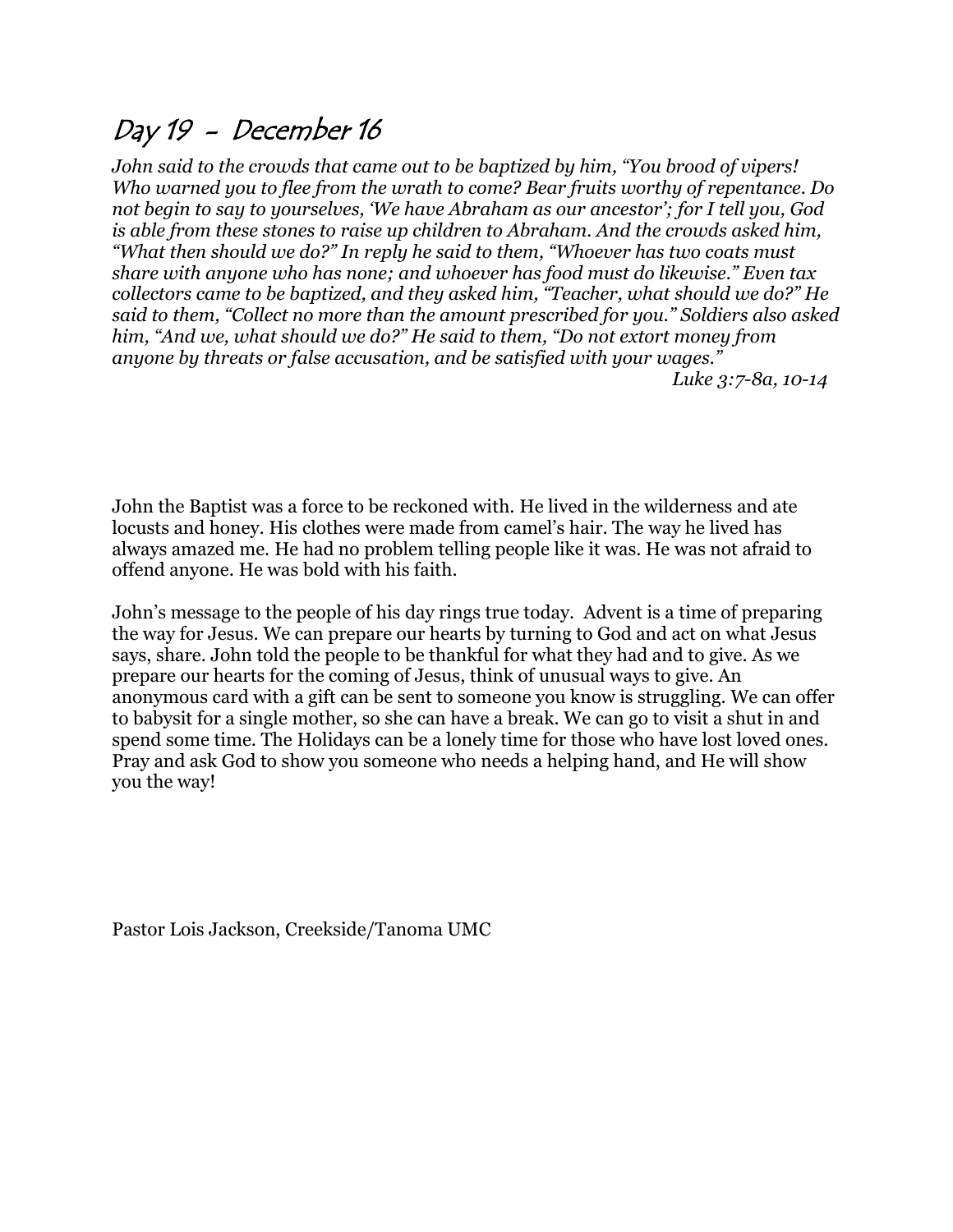### Day 20 - December 17

*As the people were filled with expectation, and all were questioning in their hearts concerning John, whether he might be the Messiah, John answered all of them by saying, "I baptize you with water; but one who is more powerful than I is coming; I am not worthy to untie the thong of his sandals. He will baptize you with the Holy Spirit and fire. Luke 3:15-16*

We all like getting compliments, don't we? Maybe we did a good job on a project for the boss, or made a good golf shot, or have the nicest flower beds in the neighborhood. When someone heaps praise on us, it makes us feel good that our hard work has been noticed.

But we shouldn't let the praise go to our heads.

When the Israelites, who had been waiting for the promised Messiah for centuries, heard reports of, or saw with their own eyes, the spectacle of John the Baptist, they couldn't be blamed for wondering if John were the Messiah.

Like Jesus, his birth was announced by angels, and the story of his conception parallels that of Isaac to Abraham and Sarah centuries earlier

The son of a priest, John's expected role would have been to follow in his father's footsteps

His formative years were spent in the desert, living as simply as possible while preparing himself for the task God had assigned him

And John the Baptist had early success. People came out to the area of the Jordan in droves to hear his words of repentance, and to be baptized by him

John had the words the people wanted to hear, the first prophetic words in hundreds of years

But he had heard the call, and knew he was set apart for a unique place in human history: to announce the coming of the Messiah

John had the adoration of the crowds, John had his own group of disciples, and many of the people thought, and hoped, that perhaps John was the long-awaited Messiah

But John deflects the praise directed at him. He knows he's a minor player in the big picture. And he relishes and thrives in that role

He brushes off the idea of he himself being the chosen One. Oh no, John says, there's another one coming, and He is much more powerful than I am. He will do things I can't conceive of

Following the example of John may keep us from getting a big head, for thinking too highly of ourselves, for forgetting the work that God has laid out for us

Perhaps John should be the model we emulate when accepting praise Praise the Lord!

Randy Stear, Plumville Presbyterian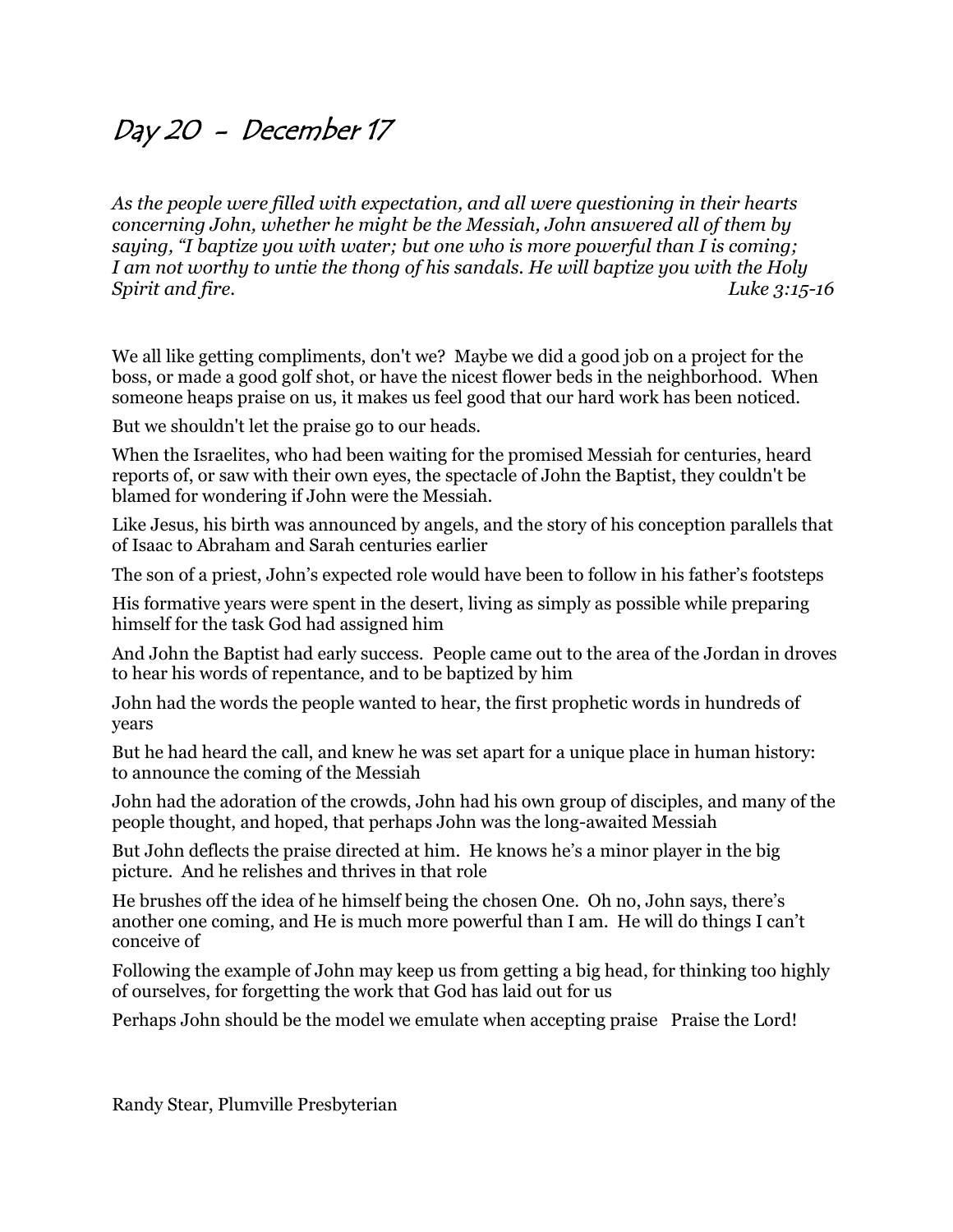### Day 21 - December 18

*But you, O Bethlehem of Ephrathah, who are one of the little clans of Judah, from you shall come forth for me one who is to rule in Israel, whose origin is from of old, from ancient days. Therefore he shall give them up until the time when she who is in labor has brought forth; then the rest of his kindred shall return to the people of Israel. And he shall stand and feed his flock in the strength of the LORD, in the majesty of the name of the LORD his God. And they shall live secure, for now he shall be great to the ends of the earth; and he shall be the one of peace.*

*Micah 5:2-5a*

In Micah the prophet shares God's word to Bethlehem "out of one of the little clans shall come forth one who is to rule Israel.

What this means is our Savior Jesus is coming to save us all.

God used a lonely woman named Mary to bring forth our Savior. She traveled from her home town to Bethlehem to give birth in a stable.

Our Lord will stand tall and greatness will reach the ends of the Earth..

As we prepare to celebrate the birth of our Lord and Savior spend some time this week considering what "little things" you might give, what simple gifts you might present, what humble service you might offer to God. And there by magnify the Lord.

Humility reveals glory. Glory to God on the highest!

Brenda Freeman Clymer Presbyterian Church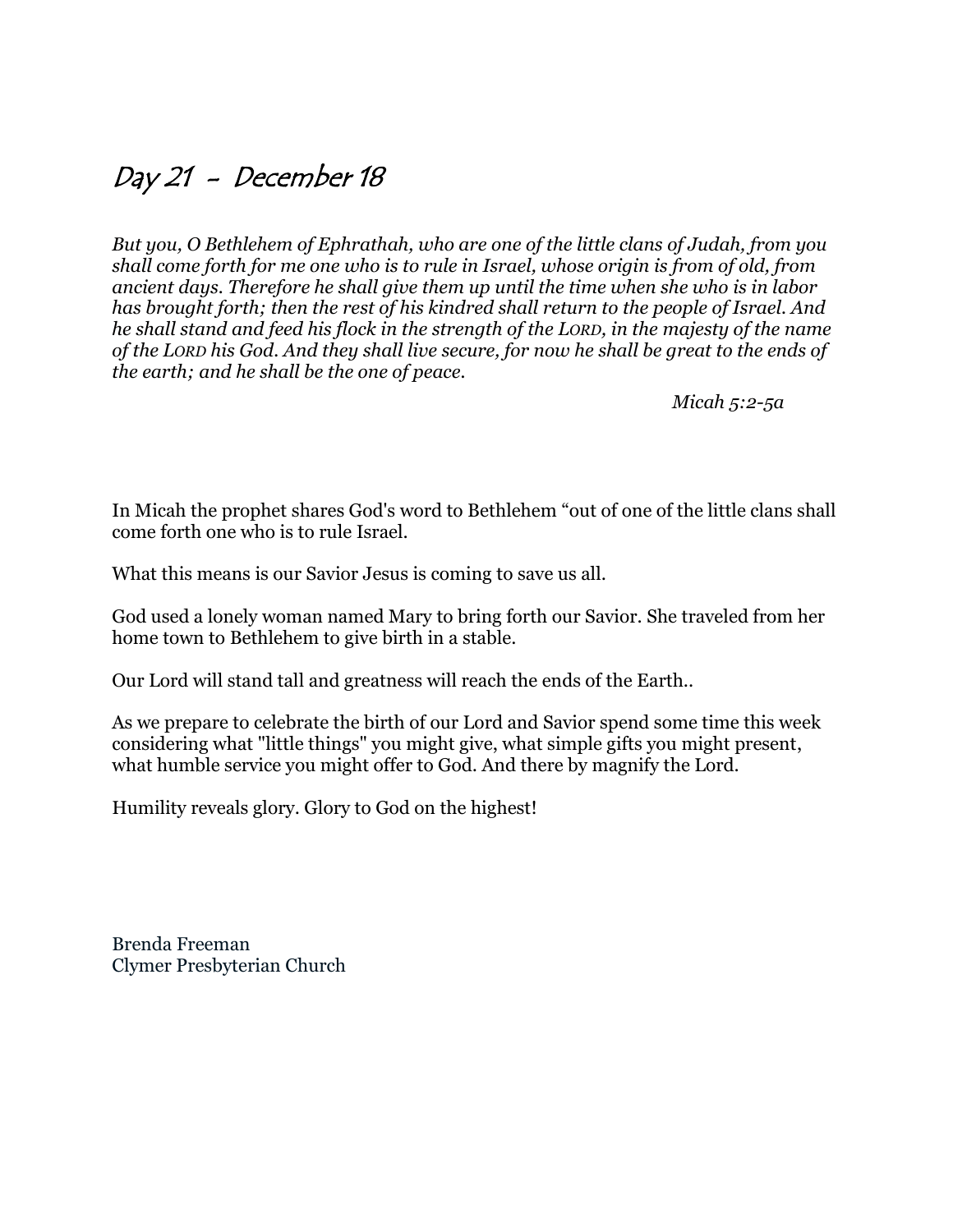### Day 22 - December 19

*Give ear, O Shepherd of Israel, you who lead Joseph like a flock! You who are enthroned upon the cherubim, shine forth before Ephraim and Benjamin and Manasseh. Stir up your might, and come to save us! Restore us, O God; let your face shine, that we may be saved.* 

*Psalm 80:1-3*

As we enter into Advent 2021 we find ourselves stressed almost to the max. So much to accomplish, shortages, prices going up, our minds and schedules racing. The words penned by the Psalmist here describe a stressed people as well. People that have been taken captive, their temple destroyed, lives in upheaval-stressed to the max. These people cry out in desperation/longing to God. They have ceased to follow God's laws, had become idolaters and where far removed as the people of God. As they call out to their "shepherd/God," they ask for forgiveness and help to turn around (turn back) to see God's sighing light held out to them.

This reminded me of a story I had read about when happens ewe rejects a lamb. The ewe will never take the lamb back. The lamb becomes despondent and without the shepherd intervening the lamb will die. But if the shepherd gathers the lamb and takes it into his care (often into his home), and nurtures the lamb, it will grow strong and later be returned to the flock. When the shepherd calls the sheep, which sheep is usually first to respond and come? The one that the shepherd has nurtured. Isn't that what we are celebrating this Advent season… God sending Jesus to earth to nurture/save us from our sins. And as we celebrate and worship Jesus in this season, we are also encouraged to look forward to his second coming. A time when we will get to experience seeing God "make His face to shine upon us." His expectant, God believing people/flock.

Glenda Mears Marion Center First UMC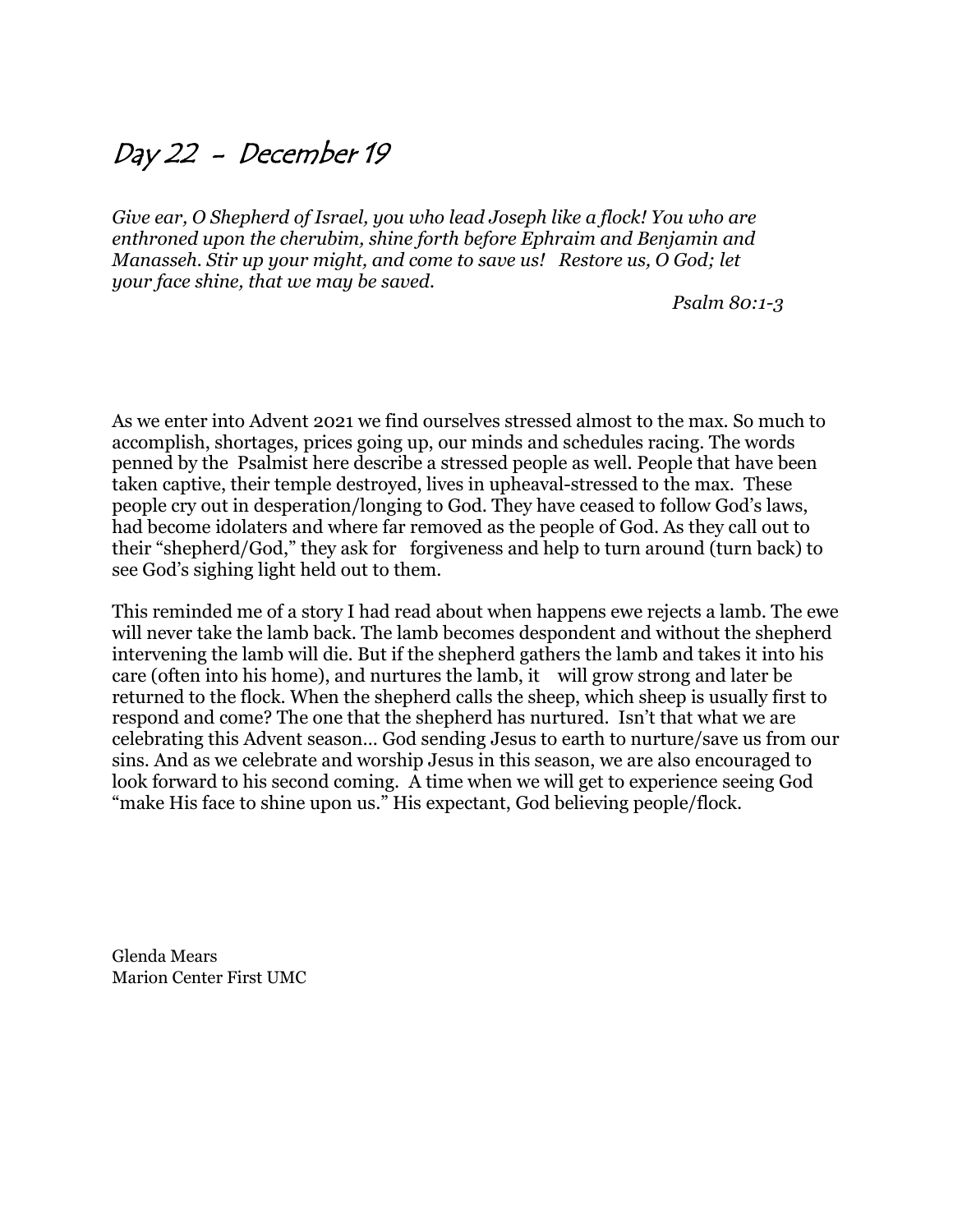### Day 23 - December 20

*In those days Mary set out and went with haste to a Judean town in the hill country, where she entered the house of Zechariah and greeted Elizabeth. When Elizabeth heard Mary's greeting, the child leaped in her womb. And Elizabeth was filled with the Holy Spirit and exclaimed with a loud cry, "Blessed are you among women, and blessed is the fruit of your womb. And why has this happened to me, that the mother of my Lord comes to me? For as soon as I heard the sound of your greeting, the child in my womb leaped for joy. And blessed is she who believed that there would be a fulfillment of what was spoken to her by the Lord." Luke 1:39-45*

*Luke 1: 39. "At that time…"* What time? Mary had just received angel Gabriel's astounding message that she had been chosen to be the mother of the Son of God!

What was her first response? *"Mary got ready and hurried to a town in the hill country of Judea,"* a dangerous 75 mile walk from Nazareth.

Why was she going in such a hurry? She wanted to talk with her relative, Elizabeth, who Gabriel had just reported was miraculously 6 months pregnant. Two women who by all human standards should not be having a child: One, a young unmarried virgin of about age 13 who was told she was to become a mother of a son **conceived by the Holy Spirit.** Who would believe that?

Second, a barren married woman, well past child bearing years, who was to bear the forerunner of the long anticipated Messiah. Remember, the last recorded Word from God was in the book of Malachi which took place 400 years ago, and now Gabriel appears to two women! Can you imagine how excited Mary was to be able to talk with Elizabeth who was also carrying a "miracle child?" Elizabeth and Zechariah had been unsuccessfully praying for a child for many years, but Mary, a virgin, who would believe her story? She needed confirmation and encouragement.

What happened when the two women met? *"The baby in Elizabeth's womb leaped for joy!"* Both children were to be key players in God's plan of salvation. This Christmas season, our hearts, too, should "leap with joy" as we encounter the Son of God and await the second coming of our Lord and Savior, Jesus Christ.

Jennie Henry, Presbyterian Church of Marion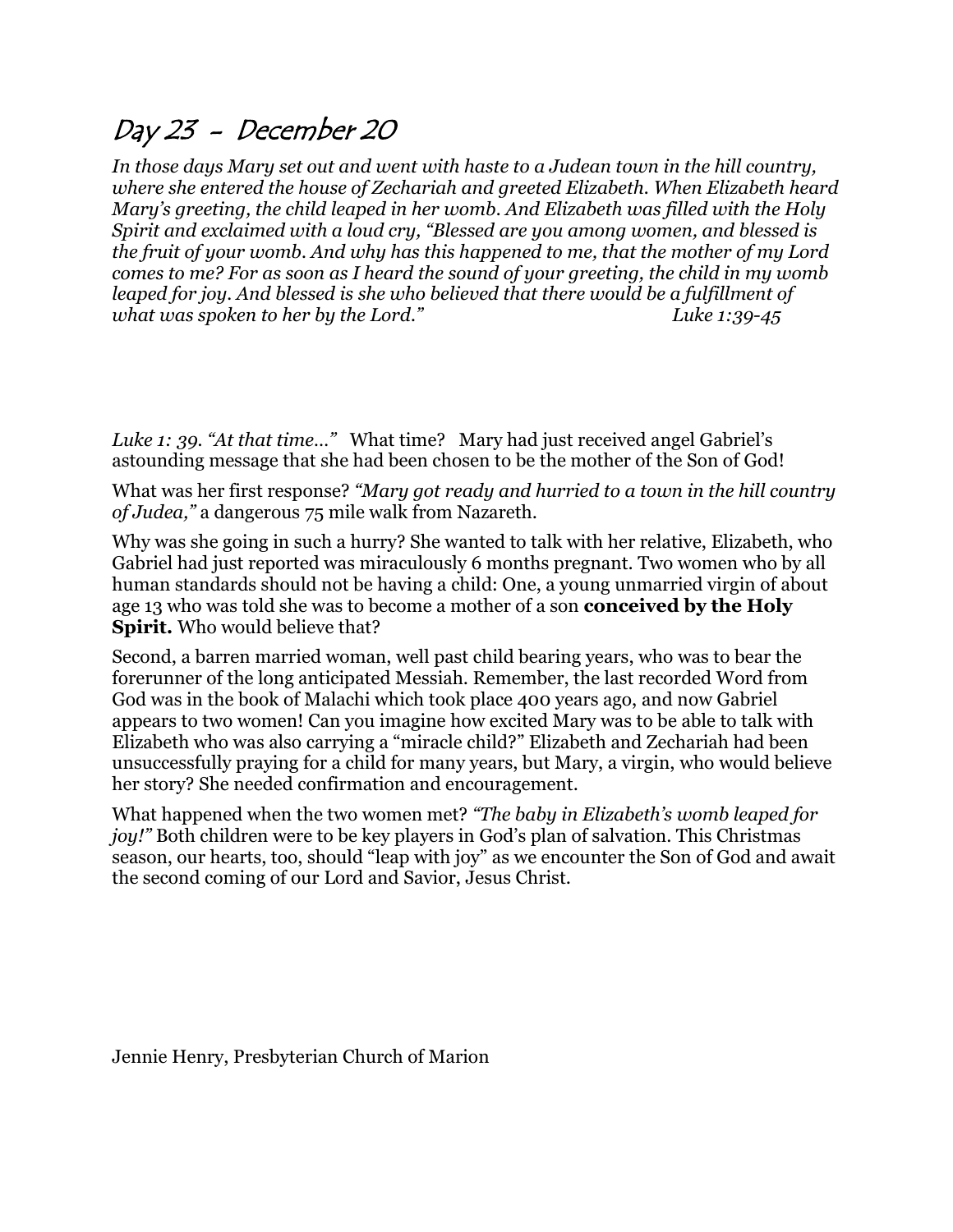### Day 24 - December 21

*And Mary said, "My soul magnifies the Lord, and my spirit rejoices in God my Savior, for he has looked with favor on the lowliness of his servant. Surely, from now on all generations will call me blessed;*

*Luke 1:46-48*

Before the passage for today, Mary went to visit Elizabeth. When Elizabeth saw Mary, she was filled with the Holy Spirit and exclaimed praises to Mary. Mary responds with a song of praise, these verses being the beginning of it. In this song, Mary praises the Lord for blessing her. In the duration of these specific verses, she is thankful and excited about how blessed she is. Oftentimes, our world finds it hard to be thankful for what we have. We've all gotten caught up in the negatives and the evil in the world. Remember to be thankful for what you have and to look upward to Jesus!

Other verses to reflect on: -Psalm 9:1-2 -James 1:16-17 -Deuteronomy 7:13

Becca Martin New Life Lutheran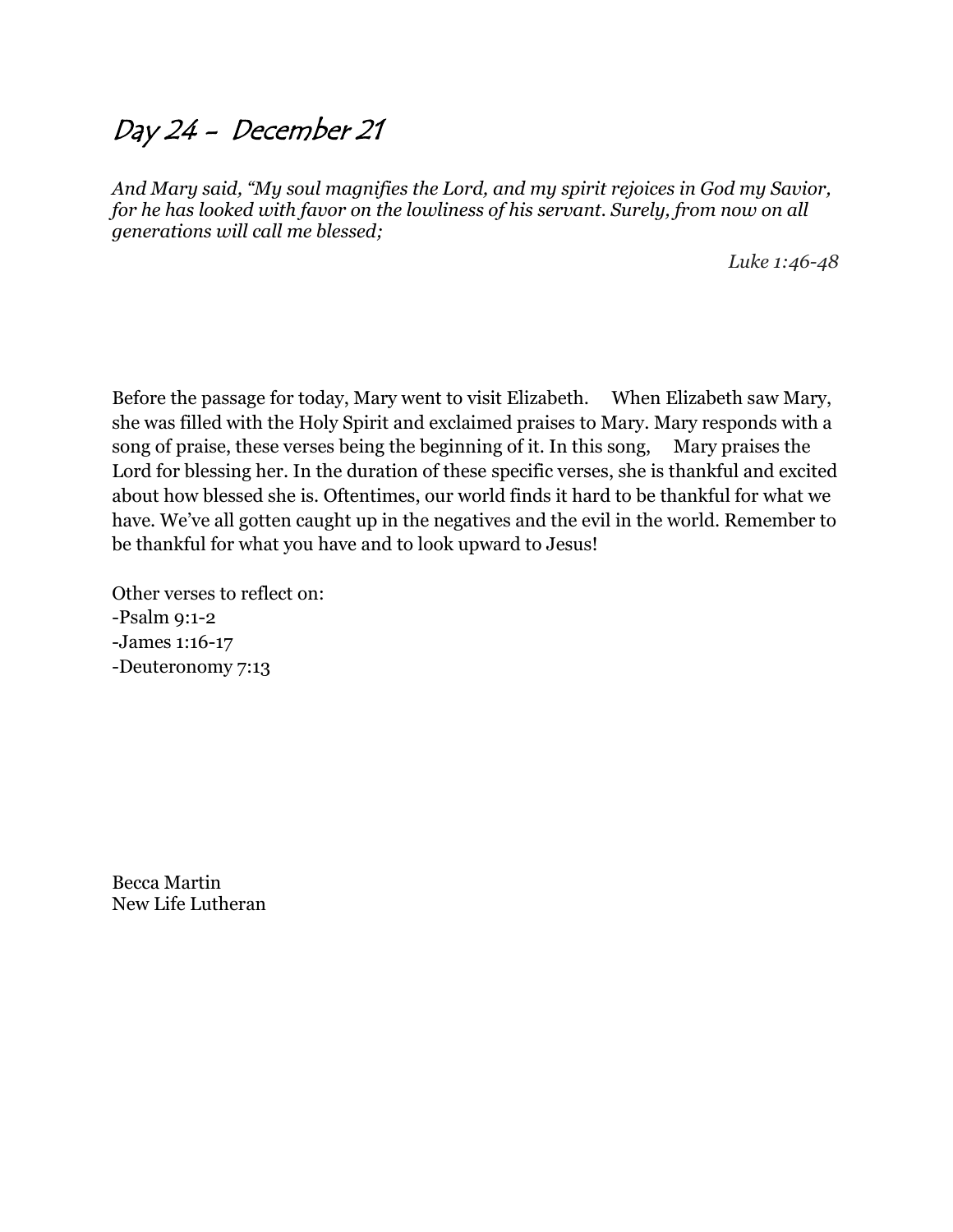### Day 25 - December 22

*For the Mighty One has done great things for me, and holy is his name. His mercy is for those who fear him from generation to generation. He has shown strength with his arm; he has scattered the proud in the thoughts of their hearts. He has brought down the powerful from their thrones, and lifted up the lowly; he has filled the hungry with good things, and sent the rich away empty.*

*Luke 1:49-53*

A Little Push

Have you ever been in a low state? A relationship ended? Having to declare bankruptcy? A point in your life where things look grim, and hope is fading? You might find yourself feeling like you are all alone in this world. Possibly on the bottom looking at starting over from scratch.

But then you get a phone call from a family member or a visit from a friend. People come to you in your hour of need to pull you up. You get set back on your feet and helped out of your troubles.

The Lord reached out in your time of need with the strength you needed. He touched your friends and family. He fed you when you were hungry and in need of good in your life. It's as though the Lord himself has reached out and given you a push.

Dan Mabon Creekside/Tanoma UMC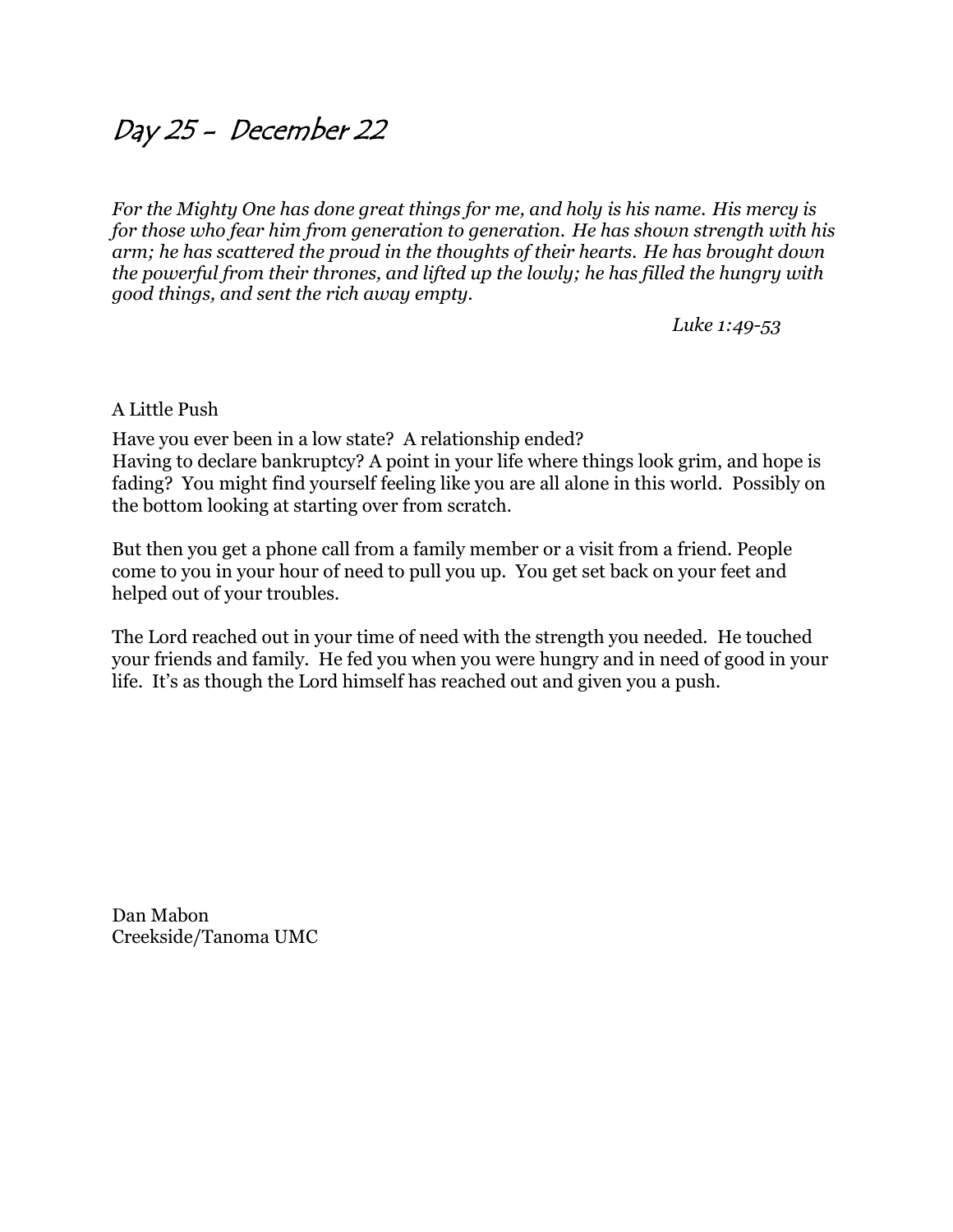### Day 26 - December 23

*He has helped his servant Israel, in remembrance of his mercy, according to the promise he made to our ancestors, to Abraham and to his descendants forever."* 

*Luke 1:54-55*

The text picks up towards the end of what we know as Mary's song. Mary is so young but she has found favor in the eyes of God and he sends his angel Gabriel to her to announce that she will give birth to a son and she is to name him, Jesus. The angel explains that the will be great and will be called the son of the Most High. That God will give him the throne of his father David. And he will reign over Jacob's descendants forever: his kingdom will never end - vs 31-33

Mary agrees to this, despite all that it will mean for her. She goes to see Elizabeth who is also pregnant with a boy who will grow to be John the Baptist. The Holy Spirit clues Elizabeth in as to what's going to happen with Mary and her baby boy. In response, Mary sings a song of praise to the Lord.

As part of her praise, our verses tell us that God has been faithful to his promise to Abraham that he would be merciful to his people forever – see Genesis 22:16-18. The birth of Christ is the fulfillment of that promise made centuries earlier! And Mary gets it! She understands that the baby boy has some great and incredible things ahead of him.

Mary believed all that she had been told by Gabriel. But, in his grace, God made sure that she had some human or earthly encouragement and support as she prepared for the birth and faced the challenges to come.

We can believe God will keep his promises to us as we find them in his Word. He has kept his word for a very long time and he will keep his promises to us. The birth of his Son is proof of his faithfulness. Jesus Christ came to save us-all of us who believe in him.

The words to the familiar hymn written by Charles Wesley may say it best. *Come, Thou long expected Jesus, Born to set Thy people free. Form our fears and sins release us; Let us find our rest in Thee. Israel's Strength and Consolation, Hope of all the earth Thou art; Dear Desire of every nation Joy of every longing heart.* 

Rev Colleen McFarland, Pastor Plumville & Atwood Presbyterian Churches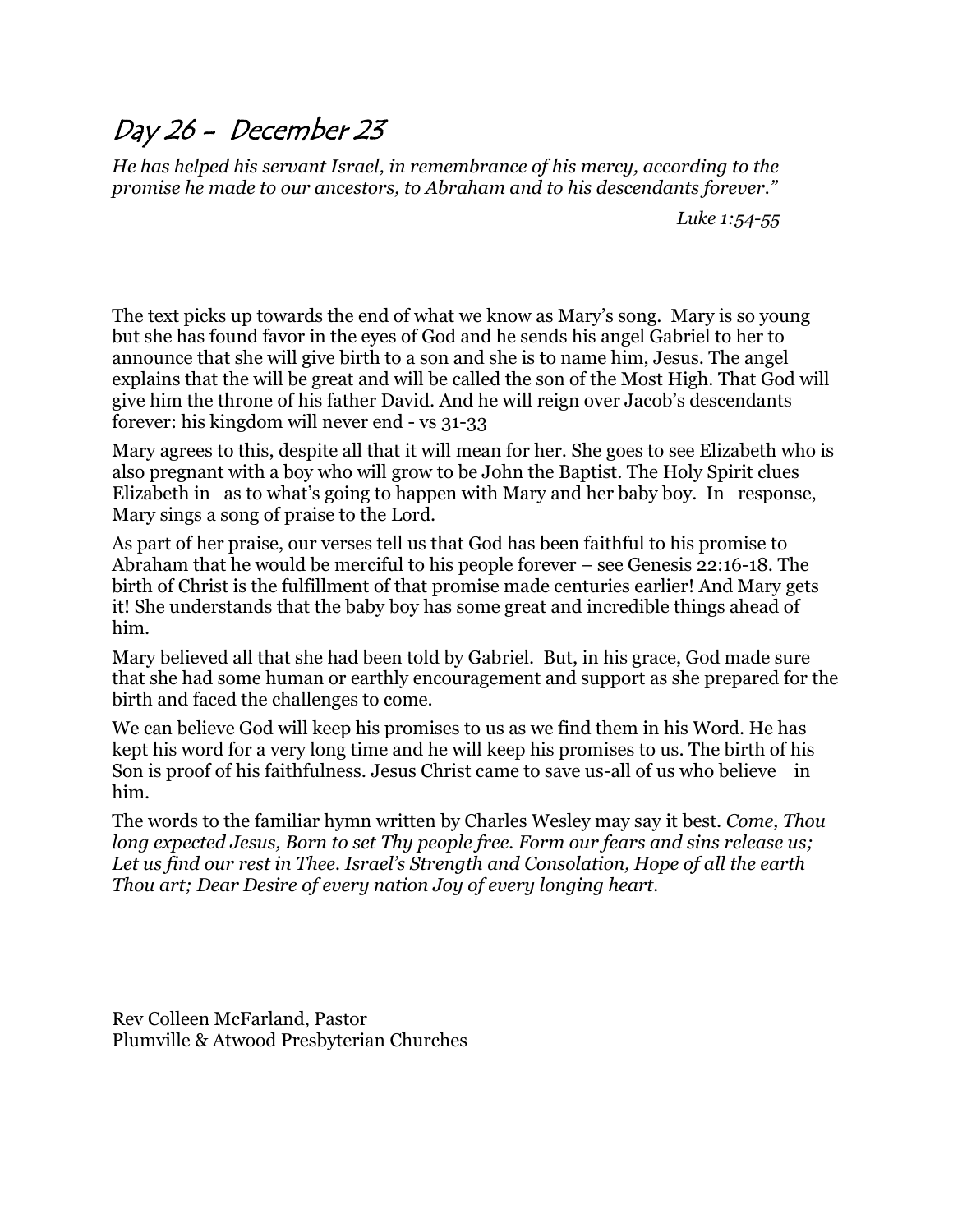### Day 27 - December 24

*And she gave birth to her firstborn son and wrapped him in bands of cloth, and laid him in a manger, because there was no place for them in the inn.*

*Luke 2:7*

Hearing this part of the Christmas story for years and years of my life, I have always envisioned an innkeeper standing at the door, all full of himself with hordes of people laughing, eating, and singing in the background. Then, with a very demeaning posture, tells Joseph the he and Mary have to stay in the stable.

Living through (and still living through) Covid from a health care point of view, I have a whole new appreciation for the term – *no room for them at the inn*. I have had to rethink the innkeeper's point of view. How heart wrenching and painful it may have been, to see them in need and not have any way to help, but to offer a spot in the barn. Then, when the innkeeper turns around, the inn is full – no one is jovial, no one is having the grand ole time, no one is singing, and he laments for all of them, too.

In this Christmas season, as we navigate through so many things that we have never had to think about before, we are reminded that things may not be as they appear. But what we know that Jesus was to be the constant, what we know to be true, what we know to be everlasting, is that our Savior came to us in a manger because there was no room in the inn.

Darla DeCarlo New Life Lutheran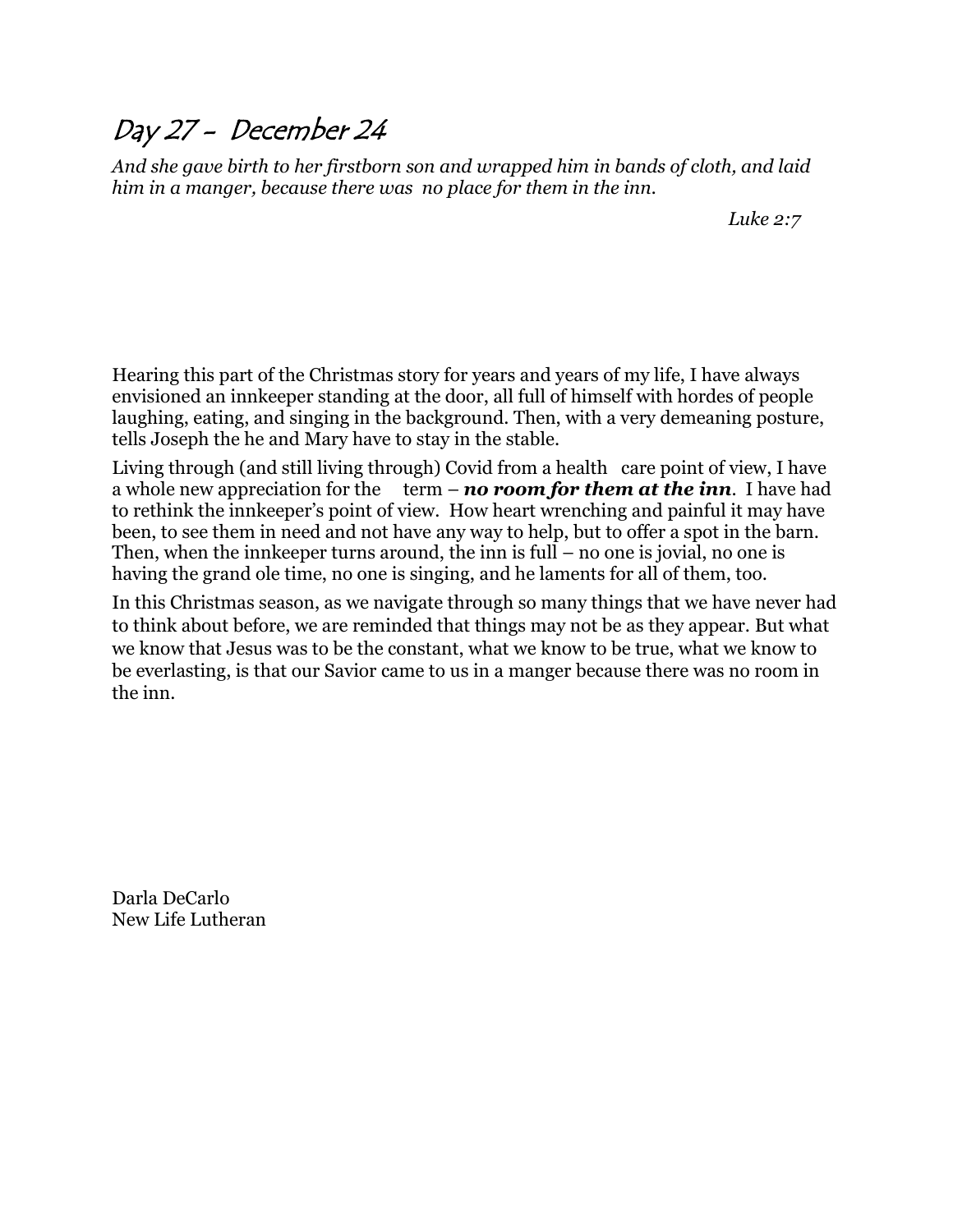### Day 28- December 25

*In the beginning was the Word, and the Word was with God, and the Word was God. He was in the beginning with God. All things came into being through him, and without him no one thing came into being. What has come into being in him was life, and the life was the light of all people. The light shines in the darkness, and the darkness did not overcome it…. And the word became flesh and lived among us, and we have seen his glory, the glory as of a father's only son, full of grace and truth."*

*John 1:1-5, 14*

Life is precious and is ours by the Word of God. He is the beginning and the end -- the alpha and omega. Even the end is a blessing as we as followers of Jesus stand in the victory that He came and died for us to have. We know the end and He has won. There is no life without God merely just existence. Let us open our hearts to the one that created us and wants only the best for us and to prosper us. The love of a father goes beyond measure and our Heavenly Father has exhibited that time and time again.

A father neither is an anchor to hold us back nor a sail to take us there, but a guiding light whose love shows us the way. God is love and light.

God's word is powerful like a double edge sword. We have His word at our disposal in any moment of our life through the Holy Bible and the Holy Spirit. We can know the plans He has for us and know how to live it out. We receive the power to do so through the Holy Spirit. When God created, he made something from nothing. Because we are created beings, we have no basis for pride. Remember that you exist only because God made you, and you have special gifts only because God gave them to you. With God you are something valuable and unique; apart from God you are nothing, and if you try to live without him, you will be abandoning the purpose for which you were made.

When we follow Jesus, the true Light, we can avoid walking blindly and falling into sin. He lights the path ahead of us so we can see how to live. He removes the darkness of sin from our lives.

In what ways have you allowed the light of Christ to shine into your life? Let Christ guide your life and you will never stumble in the darkness.

On this Christmas day, let us worship God the Father, God the Son, and God the Holy Spirit and welcome them into our lives in a fresh new way!

Jackie Greene The Gap Ministry